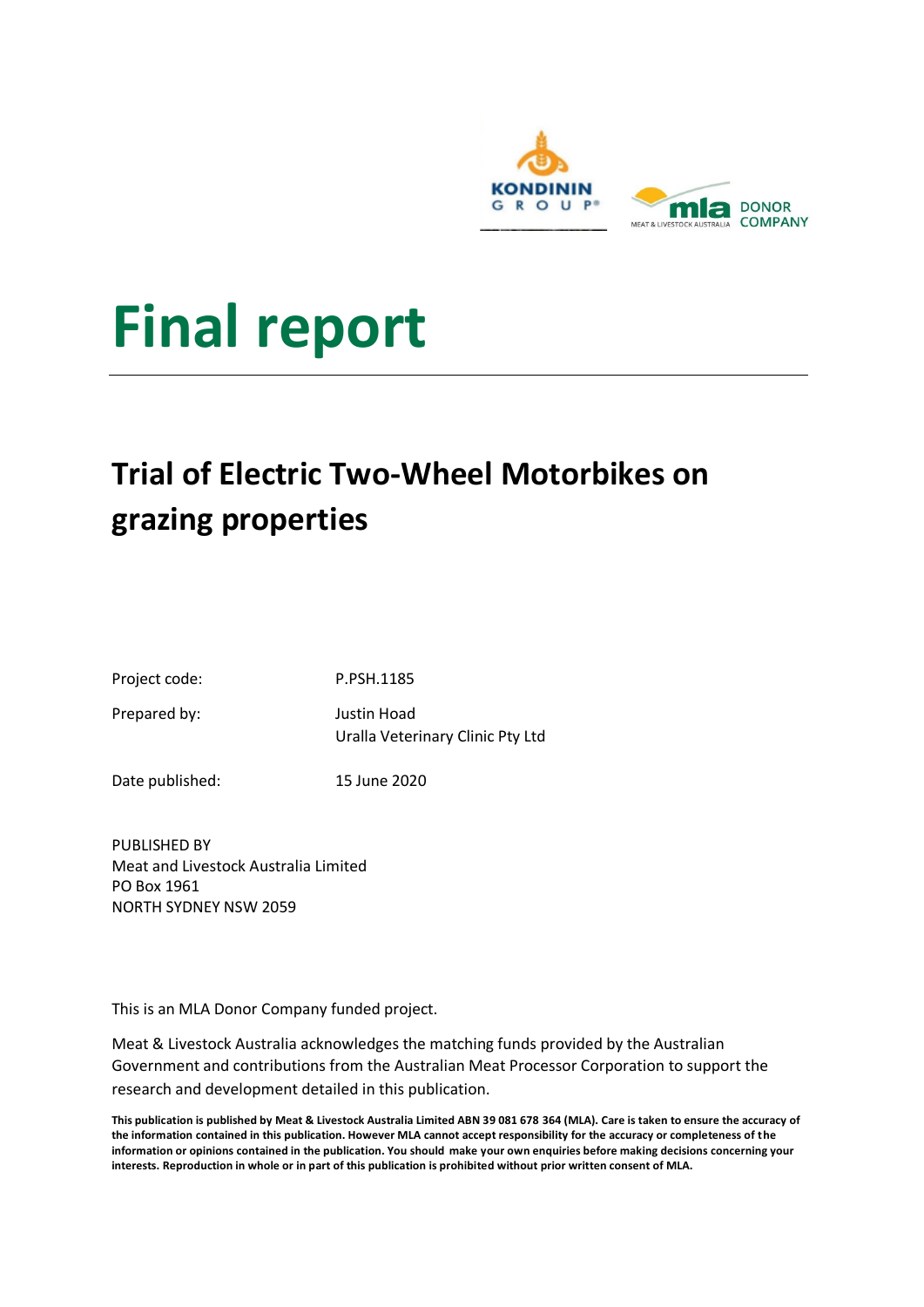## **Abstract**

Electric Two-Wheel Motorbikes were trialled to compare safety, weight, and fossil fuel use relative to quad bikes as a mode of personal transport and mustering on farm.

The trial was conducted as there have been over 240 quad bike related deaths in Australia (Safe Work Australia), additionally, a number of popular manufacturers of quad bikes will be withdrawing quad bikes from the Australian market by October 2021 due to Australian government mandatory roll over protection laws. Electric two-wheeled bikes may expand the selection of machines for mustering and checking stock, as they are lighter and more manoeuvrable. Electric bikes charged with renewable power, align with the Australian Red Meat Industry's Carbon Neutral 2030 Initiative.

There were over 15 electric bikes found to be suitable for personal transport options that could potentially benefit the grazing industry. A representative sample was secured with five models ranging from a 2 kilowatt (kW) pedal-assist pushbike to a 9 kW full-size dirt bike.

The bikes were well received farmers as the preferred option for personal transport and mustering due to ease of operation, safety, low-noise, low operational cost of ownership, light weight, minimal maintenance, no gears or clutch and the ability to transvers terrain not passable by other motorized modes of transport.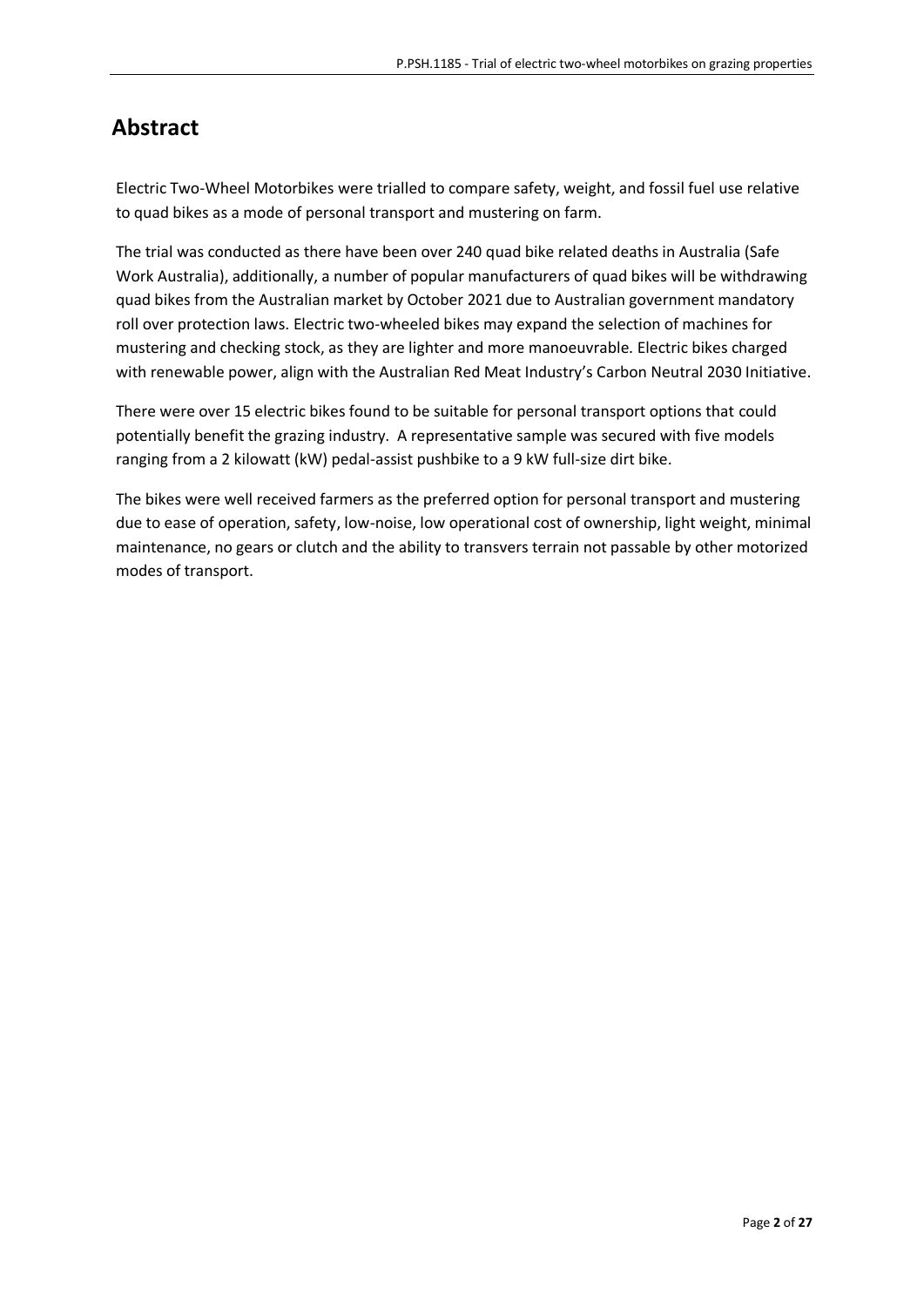## <span id="page-2-0"></span>**Executive summary**

## **Background**

The trial was conducted to compare safety, weight, and fossil fuel use relative to quad bikes as a mode of personal transport and mustering on farm.

There have been over 240 quad bike related deaths in Australia (SWA, 2020) and over 600 hospitalised injuries on average per year. The cost of quad bike and side-by-side vehicles in terms of deaths and injuries in Australia is estimated to be \$200 million annually (ACCC, 2018).

Electric two-wheel motorbikes needed to be tested on farm to ascertain their suitability and evaluate the claims of being more easy to ride than conventional two wheeled motorbikes, with no clutch or gears, lighter weight, more controllable, trackable power, no noise, heat, carcinogenic fuel, oil or fumes and have a lower lifetime cost of ownership*.*

## **Objectives**

- Research current and emerging electric two-wheeled off-road bikes for their suitability as personal transport for farm use.
- Secure at least 3 electric two-wheel motorbike models that may suit farm work.
- Trial the electric, two-wheeled motorbikes, on at least 5 grazing properties.
- Compare livestock behaviour to electric vs petrol powered bikes, using video footage for mustering and livestock inspection.
- Compare the electric bikes to petrol bikes in performance, maintenance, and cost, compiling a table of specifications/statistics and costs. Include cost/benefit analysis, considering economic impact (cost of buying and running bikes vs improved mustering, running costs etc.), environmental impact (reduced GHG emissions etc.), and social impact (improved safety etc.).

## **Methodology**

The methodology was to test a possible 20 bikes and the primary criteria for selecting electric bikes were: Weighing less than 130kg (to conform with traditional two-wheeled Ag-bike weights); Have off-road orientated suspension and handling, able to be ridden over dirt, gravel, grass, and small obstacles, consistent with general traversing and mustering of grazing properties; Wide range of sizes and designs to gauge suitability.

## **Results/key findings**

Farmers involved in testing the electric bikes were surprised by the refinement of the electric motors and the integration into different two-wheeled variations, from a pedal assist, to full size dirt bike. Most riders preferred the full-sized electric bike, as it felt like their traditional bikes with the added advantage of quiet operation, no gears or clutch, light nimble handling, and no engine maintenance. The majority of farmers in the test panel identified a need for storage on the bikes and a preference for a larger seat. The battery range was sufficient for 4 hours of slow mustering or around 50km of faster riding. One full charge costing around 50c. Sheep showed little variation in reaction if mustered by an electric or petrol bike. Cattle accustomed to petrol powered bikes, were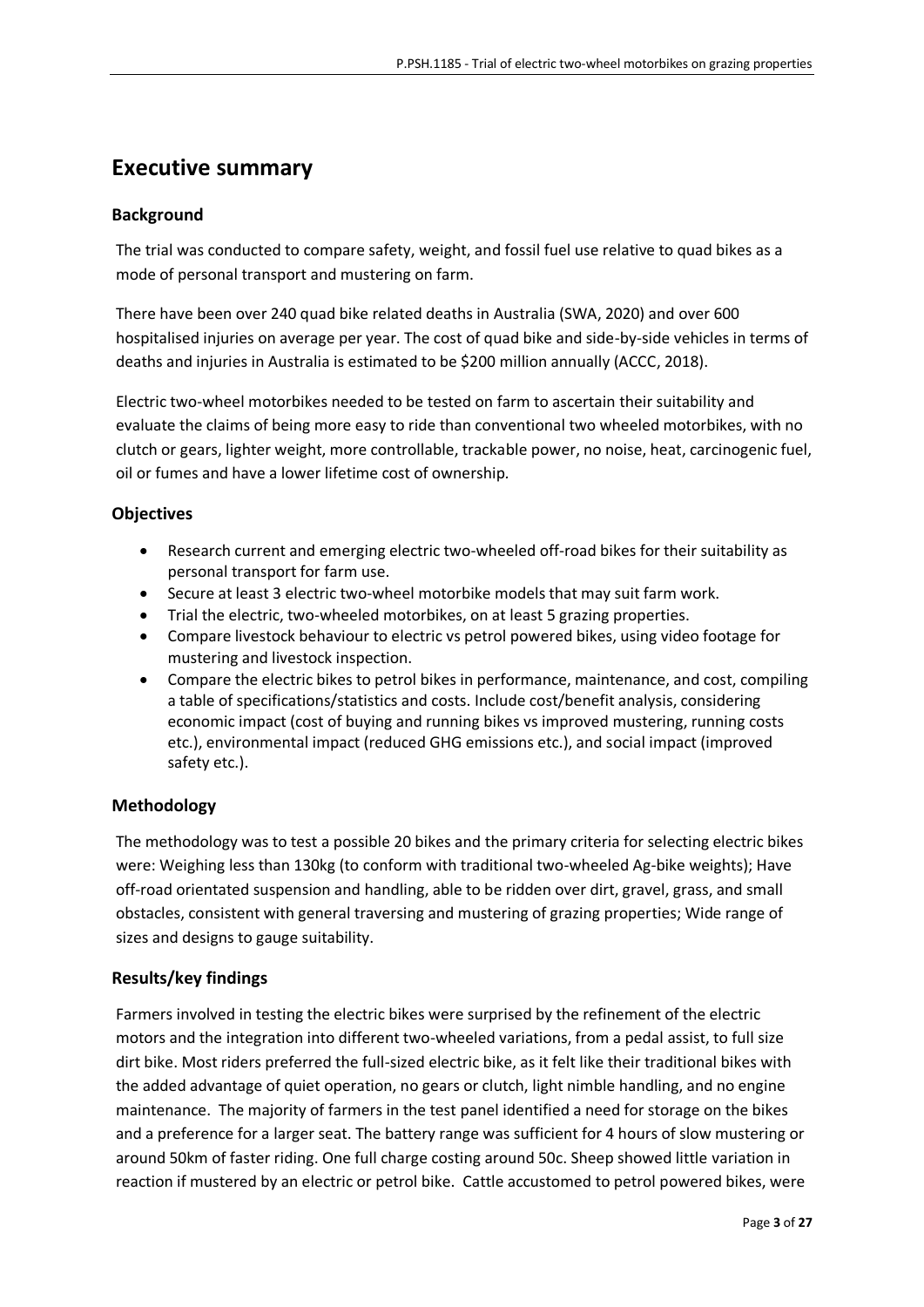initially spooked by the electric bikes with the absence of engine noise. Once accustomed however, cattle settled well with electric bikes working around them.

#### **Benefits to industry**

A move to electric two-wheeled bikes would:

- Greatly improve the selection of transport modes for the job.
- Slash the cost of personal transport and mustering.
- $\bullet$  Cut CO<sub>2</sub> emissions when charged with solar or wind power.
- Give managers the ability to limit speed and power on bikes.
- Reduce accident injuries from death by quad bike, to bruises and grazed elbow and knees.
- The image of farmers on electric bikes is appealing to the public, improving licence to farm.

#### **Future research and recommendations**

- Testing the next generation of electric two-wheeled bikes, to be released by 2022.
- Continue long term testing and reporting into the lifespan and maintenance costs.
- Develop a solar charging station that can be placed at remote yard locations
- Expand testing into 4x4 pick-up trucks due for release in 2021 to 2023
- Link to www.electricoffroadbikes.com.au where results are published.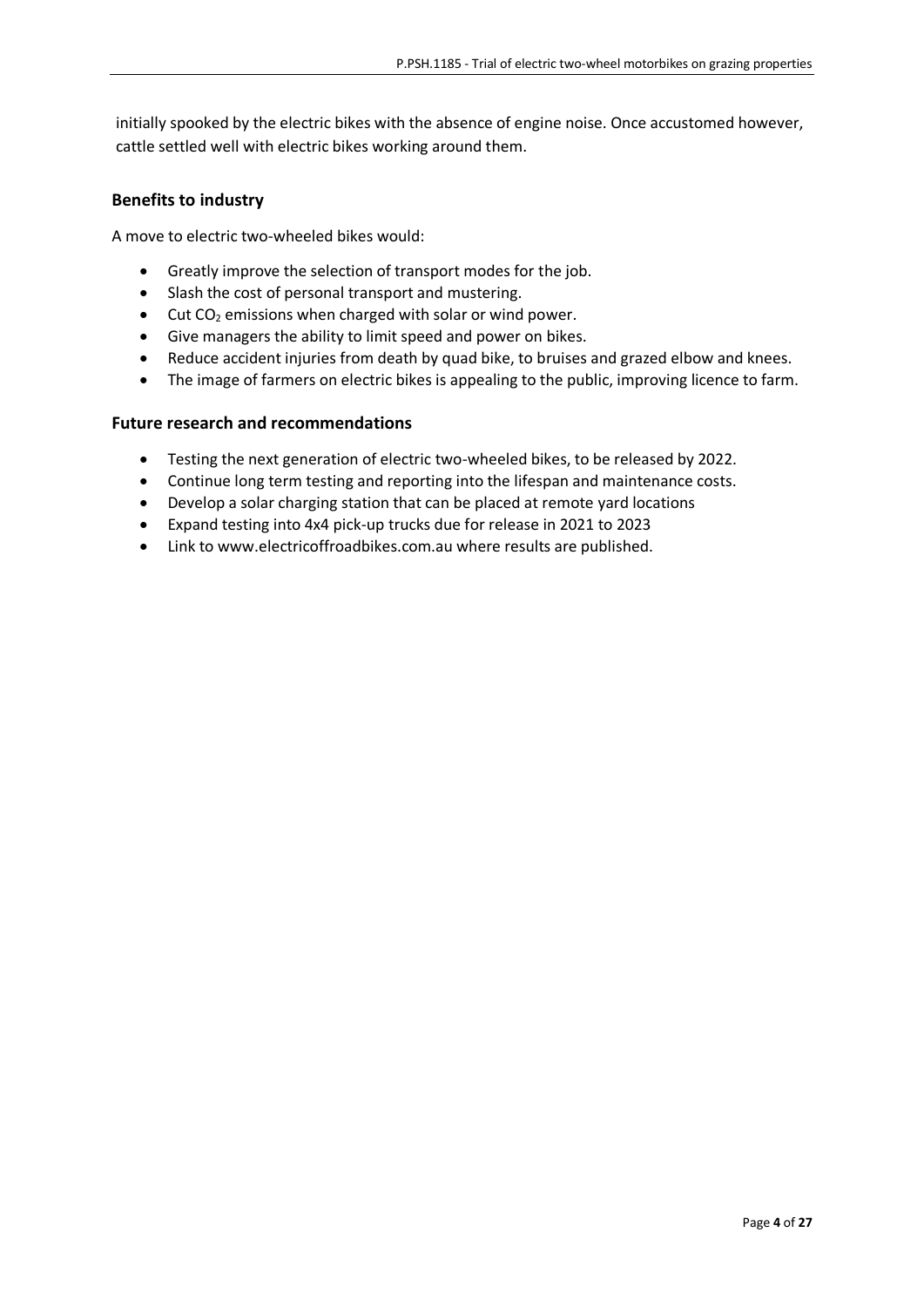## **Table of contents**

| 1. |       |                                                                 |  |
|----|-------|-----------------------------------------------------------------|--|
| 2. |       |                                                                 |  |
| 3. |       |                                                                 |  |
|    | 3.1   |                                                                 |  |
|    | 3.2   |                                                                 |  |
|    | 3.2.1 |                                                                 |  |
|    | 3.2.2 |                                                                 |  |
|    | 3.2.3 |                                                                 |  |
|    | 3.2.4 |                                                                 |  |
|    | 3.2.5 |                                                                 |  |
|    | 3.3   |                                                                 |  |
|    | 3.3.1 |                                                                 |  |
|    | 3.3.2 |                                                                 |  |
|    | 3.3.3 |                                                                 |  |
|    | 3.3.4 |                                                                 |  |
|    | 3.3.5 |                                                                 |  |
|    | 3.3.6 |                                                                 |  |
|    | 3.3.7 |                                                                 |  |
| 4. |       |                                                                 |  |
|    | 4.1   |                                                                 |  |
|    | 4.2   |                                                                 |  |
|    | 4.3   |                                                                 |  |
|    | 4.4   | Lifetime cost of ownership differences between bikes  17        |  |
|    | 4.5   | Livestock behaviour differences, compared with petrol bikes  17 |  |
|    | 4.6   |                                                                 |  |
|    | 4.7   |                                                                 |  |
|    | 4.7.1 |                                                                 |  |
|    | 4.7.2 |                                                                 |  |
|    | 4.7.3 |                                                                 |  |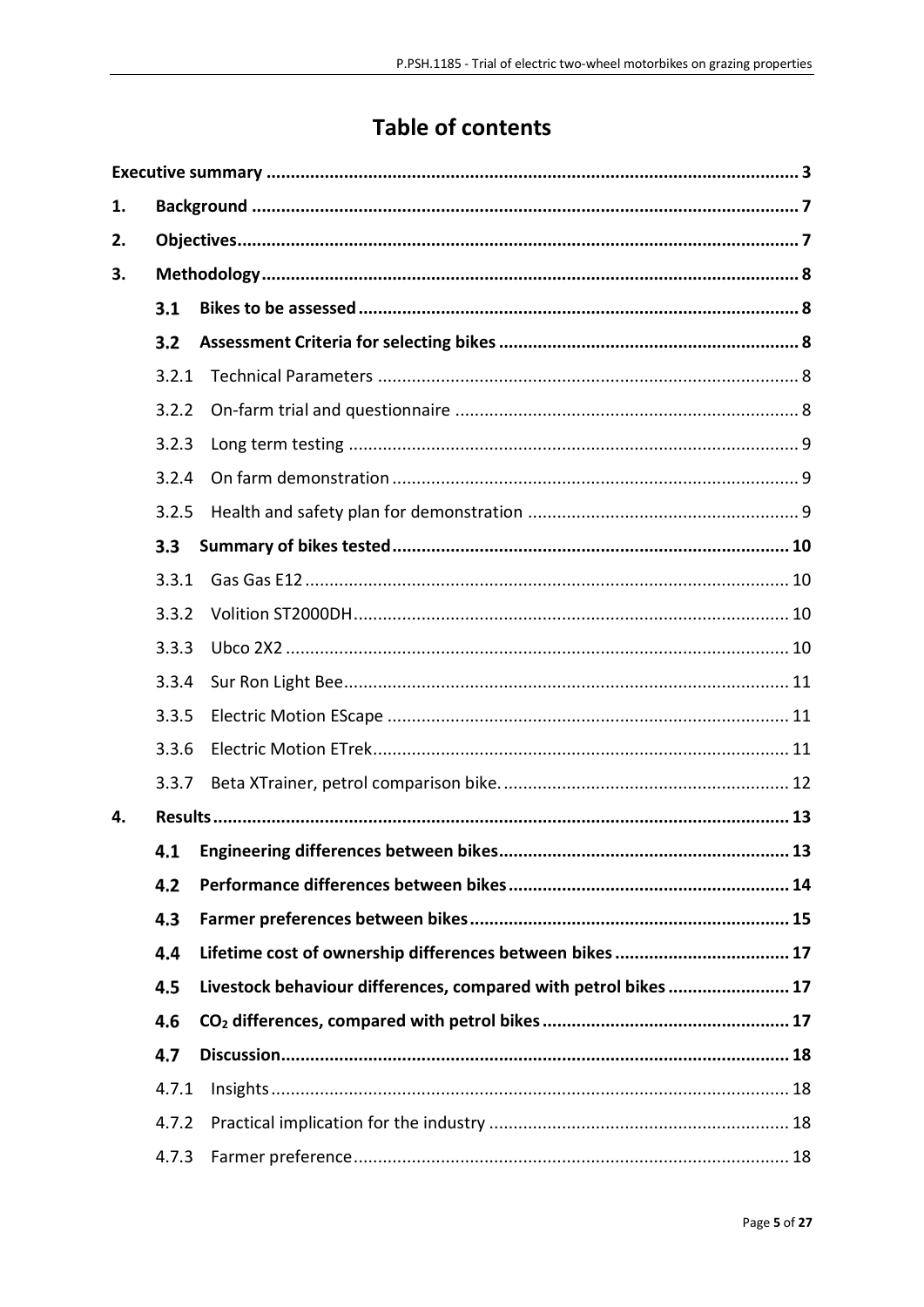|    | 4.7.4 |  |
|----|-------|--|
|    | 4.7.5 |  |
|    | 4.7.6 |  |
| 5. |       |  |
|    | 5.1   |  |
|    | 5.1.1 |  |
|    | 5.1.2 |  |
|    | 5.1.3 |  |
|    | 5.1.4 |  |
|    | 5.1.5 |  |
|    | 5.1.6 |  |
|    | 5.2   |  |
|    | 5.2.1 |  |
|    | 5.2.2 |  |
|    | 5.2.3 |  |
| 6. |       |  |
|    |       |  |
|    | 6.1   |  |
| 7. |       |  |
| 8. |       |  |
|    | 8.1   |  |
|    | 8.2   |  |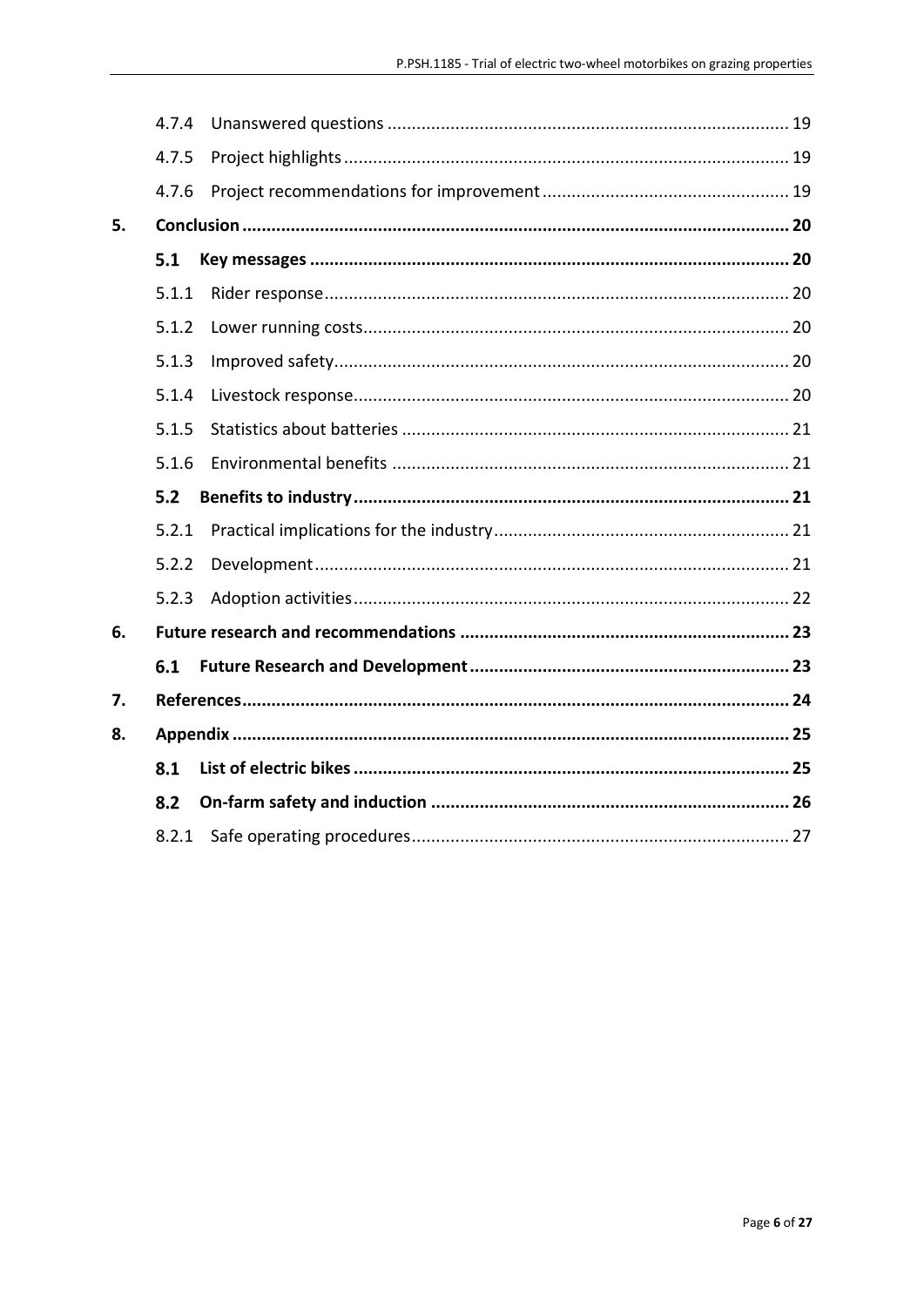## <span id="page-6-0"></span>**1. Background**

The trial was conducted to compare safety, weight, and fossil fuel use relative to quad bikes as a mode of personal transport and mustering on farm.

There have been over 240 quad bike related deaths in Australia (SWA, 2020) and over 600 hospitalised injuries on average per year. The cost of quad bike and side-by-side vehicles in terms of deaths and injuries in Australia is estimated to be \$200 million annually (ACCC, 2020).

Hospitalised, recreational riders in the US, who had been riding ATVs were 50% more likely to die, and 50% more likely to need treatment in intensive care, compared to the two-wheeled motorcycle riders (Bowman, 2010).

Electric two-wheel motorbikes needed to be tested on farm to ascertain their suitability and evaluate the claims of being more easy to ride than conventional two wheeled motorbikes, with no clutch or gears, lighter weight, more controllable, trackable power, no noise, heat, carcinogenic fuel, oil or fumes and have a lower lifetime cost of ownership*.*

Electric two-wheel motorbikes needed to be tested on farm to ascertain their suitability and evaluate the claims of being more easy to ride than conventional two wheeled motorbikes, with no clutch or gears, lighter weight, more controllable, trackable power, no noise, heat, carcinogenic fuel, oil or fumes and have a lower lifetime cost of ownership*.*

## <span id="page-6-1"></span>**2. Objectives**

- Research current and emerging electric two-wheeled off-road bikes for their suitability as personal transport for farm use.
- Work with electric bike manufacturers and dealers to secure at least 3 models that may suit farm work.
- Trial the electric, two-wheeled motorbikes, on at least 5 grazing properties, with participants to complete questionnaires.
- Compare Livestock behaviour to electric vs petrol powered bikes, using video footage for mustering and livestock inspection.
- Compare the electric bikes to petrol bikes in performance, maintenance, and cost, compiling a table of specifications/statistics and costs. Include cost/benefit analysis, considering economic impact (cost of buying and running bikes vs improved mustering, running costs etc.), environmental impact (reduced GHG emissions etc.), and social impact (improved safety etc.).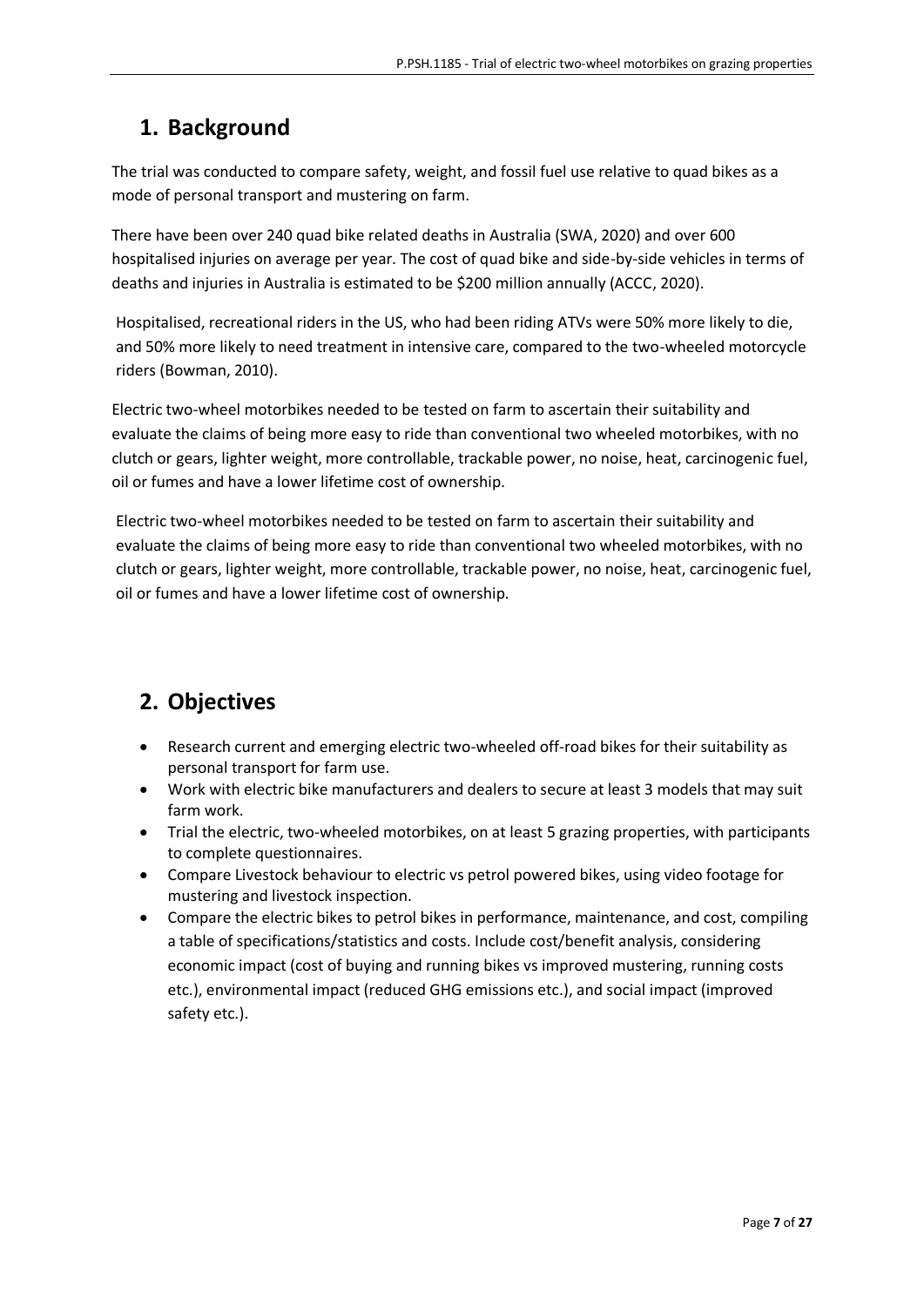## <span id="page-7-0"></span>**3. Methodology**

## <span id="page-7-1"></span> **Bikes to be assessed**

Appendix 8.1 tabulates 20 possible bikes to be assessed, condensed from global manufacturers.

Of the 20 bikes the tested, models include, Volitation ST2000DH, Sur Ron Light Bee X, Ubco 2X2, Electric Motion E Trek, Electric Motion E Scape and as a petrol comparison the Beta XTrainer.

## <span id="page-7-2"></span>**Assessment Criteria for selecting bikes**

The primary criteria for selecting electric bikes was:

- Weighing less than 130kg (to conform with traditional two-wheeled Ag-bike weights),
- Have off-road orientated suspension and handling, able to be ridden over dirt, gravel, grass, and small obstacles, consistent with general traversing and mustering of grazing properties.
- Wide range of sizes and designs to gauge suitability.
- Research method for undertaking the demonstration and comparison

## <span id="page-7-3"></span>**3.2.1 Technical Parameters**

- Overall dimensions including wheelbase, seat height, weight, suspension, clearance.
- Performance including power, endurance, acceleration, weight carrying. (Comparison to a petrol powered two-wheeled motorbike.)
- Battery parameters: power stability, charge time, charge current kW.
- Video of livestock behaviours between electric and petrol bikes.

## <span id="page-7-4"></span>**3.2.2 On-farm trial and questionnaire**

Farm owners/staff on five grazing properties had the opportunity to ride all the different bikes on their host property for a day, though a variety of tasks as appropriate to their operation.

Once riders had experienced the bikes, they complete a questionnaire covering.

- Suitability for the task,
- Ease of operation,
- Power,
- Suspension, manoeuvrability, comparison to petrol bikes,
- Livestock response,
- Adaptability for the business and cost per km
- Overall suitability.

The questionnaire asks riders to provide a rating and comment.

There were also open questions allowing test riders to describe the best fit for each different type of electric bike.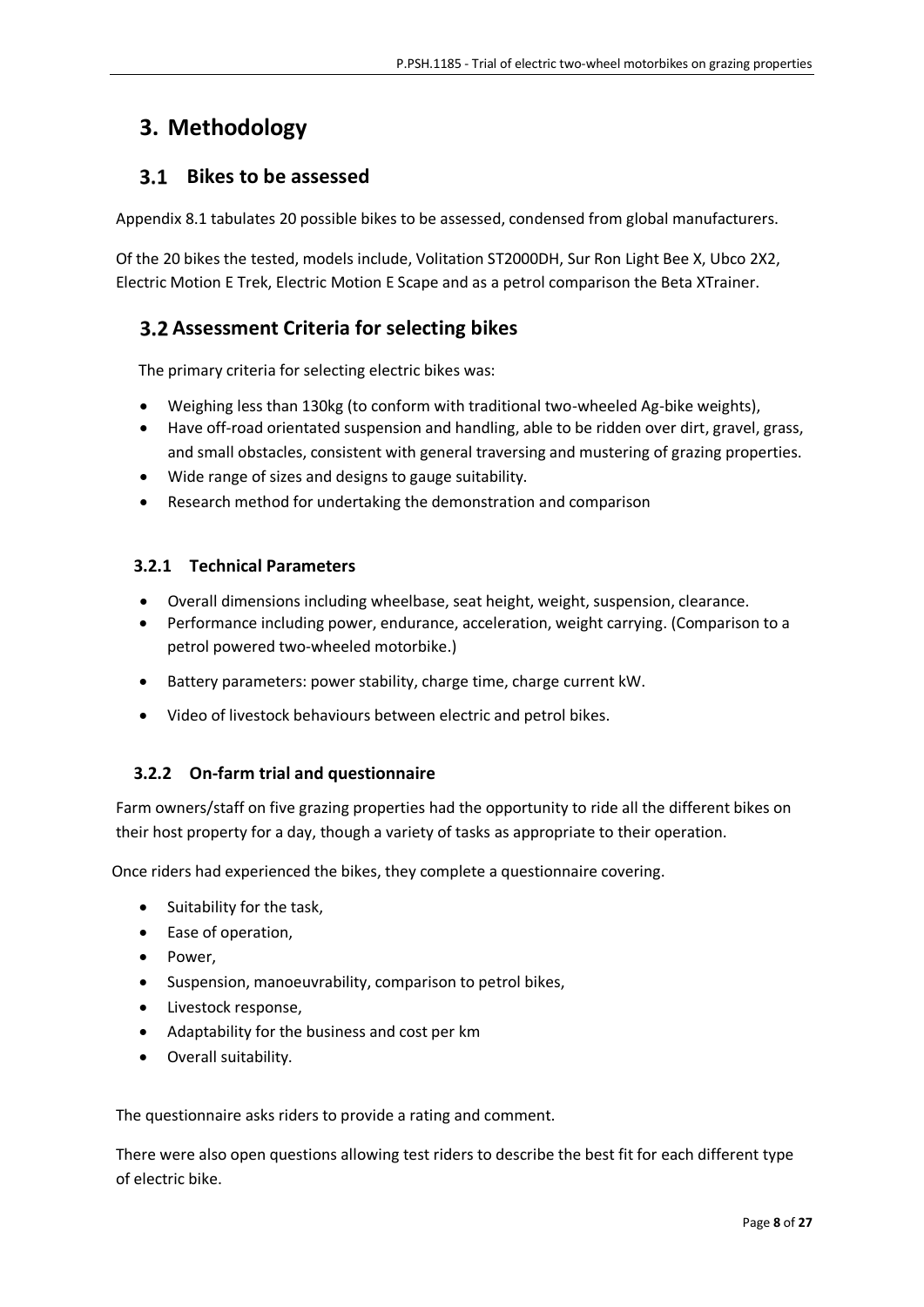The bikes were compared to a petrol-powered bike with lifetime cost of ownership and operation cost analysis, environmental impact of emissions, safety, livestock response and social impacts.

## <span id="page-8-0"></span>**3.2.3 Long term testing**

The primary researcher conducted over 2,000km of long term tests on their own property throughout the test period, cycling the batteries, endurance testing and generally putting the bikes through their paces over a longer period with general farm duties on a working grazing property.

This testing was used in addition to the five farm trials to more fully evaluate and report on the bikes.

#### <span id="page-8-1"></span>**3.2.4 On farm demonstration**

Due to government enforced travel restrictions caused by the COVID-19 pandemic, the full reach of test sites from Roma to Dubbo was restricted to Armidale to Dubbo.

Five sites were selected to represent commercial grazing operations that used quad bikes or two wheeled bikes for personal transport and mustering.

## <span id="page-8-2"></span>**3.2.5 Health and safety plan for demonstration**

Full details in Appendix 8.2

- All riders will be inducted to the trial, outlining our commitment to safety.
	- o This will include a familiarisation with the equipment and test track.
- Riders will all have a demonstrated ability and riding history
- All riders will be required to wear
	- o an accredited helmet,
	- o full length work clothes,
	- o gloves,
	- o full covered work boots and
	- o goggles.
- All riders will be assessed for rider skill/competency on a flat course with marker cones on the smallest bike, working up to the largest.
- Riders assessed not competent will not complete the trial.
- All riders will be required to follow the safe operating procedures and conditions specific to that workplace/property as set out by the manager.
- Riders will be asked to sign the form showing they understand the requirements.

Kondinin Group has indemnity and public liability insurance, bikes are insured by the researcher.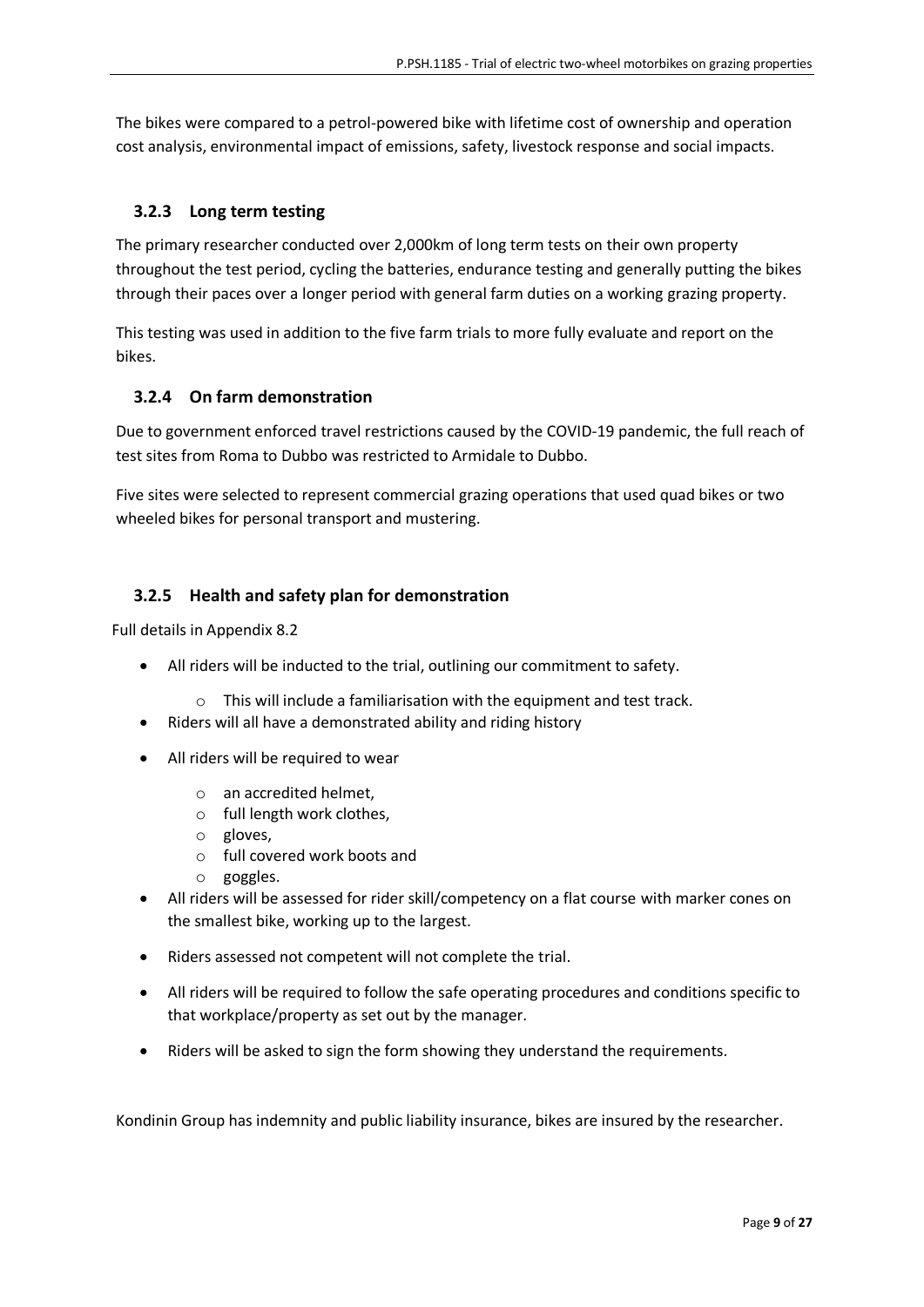## <span id="page-9-0"></span> **Summary of bikes tested**

## <span id="page-9-1"></span>**3.3.1 Gas Gas E12**

Designed for children, this 1.5kw electric bike is fitted with 12-inch wheels. This bike was not offered to adults in the trial but was included to demonstrate a viable alternative for kids, with the aim of keeping them off quad bikes.

The Gas Gas E12 has variable power modes, no clutch or gears and is extremely easy to ride or learn to ride on. Kids can become mobile members of a family farm with this bike.

#### <span id="page-9-2"></span>**3.3.2 Volition ST2000DH**

The Volition is an electric-motor-assisted-pushbike with front and rear suspension, latest mixer wheel sizes (larger front wheel instead of the equal wheel sizes of conventional pushbikes). 29-Inch front and 27.5-inch rear, down-hill rated tyres.

The motor offers 2kw assistance with variable power modes. Most manufactures offering pedalassist bikes have a 0.25kw motor to be road legal as a pushbike, offering little assistance on farm.

This bike was the most complicated to ride of all the bikes tested, as it had traditional pushbike gears, power modes, and seat post dropper controls to use. Pushbike riders may be familiar with these controls, but it was challenging for others.

Having a 2kW motor on a 29kg bike provided ample power, the large diameter tyres rolled over obstacles easily, however not being as strong as motorbike tyres, punctured more readily. The pedal assist was tricky to become accustomed to and made timing obstacle riding more difficult. The bike was great in bare paddocks however the chain derailleur tangled with grass at the end of the growing season. The pedal assist completed all prescribed tests except the hill climb and log-jump.

This bike would be well suited for those looking to incorporate exercise whilst carrying out mustering and personal transport around the farm.

## <span id="page-9-3"></span>**3.3.3 Ubco 2X2**

This bike was designed by a New Zealand dairy farmer. The only bike designed for agricultural applications in the trial and is considered a utility bike. The frame is basic with great storage solutions and the suspension can handle up to 150kg total load however, this made the bike suspension quite stiff.

The motors are in the hub of both front and rear wheels, eliminating the need for a drive chain. Each motor is 1kW giving a total of 2kW of power for a 60kg bike. Whilst it is responsive on flat ground, most farmers found it underpowered and the Ubco was unable to climb more than a 17 degree slope. If the front wheel spun, the rear 1kw engine was insufficiently powered to maintain momentum.

The Ubco completed all prescribed tests except the hill climb and log-jump. The computer would not allow any jumping or shock loading to the engines without reverting to limp-mode.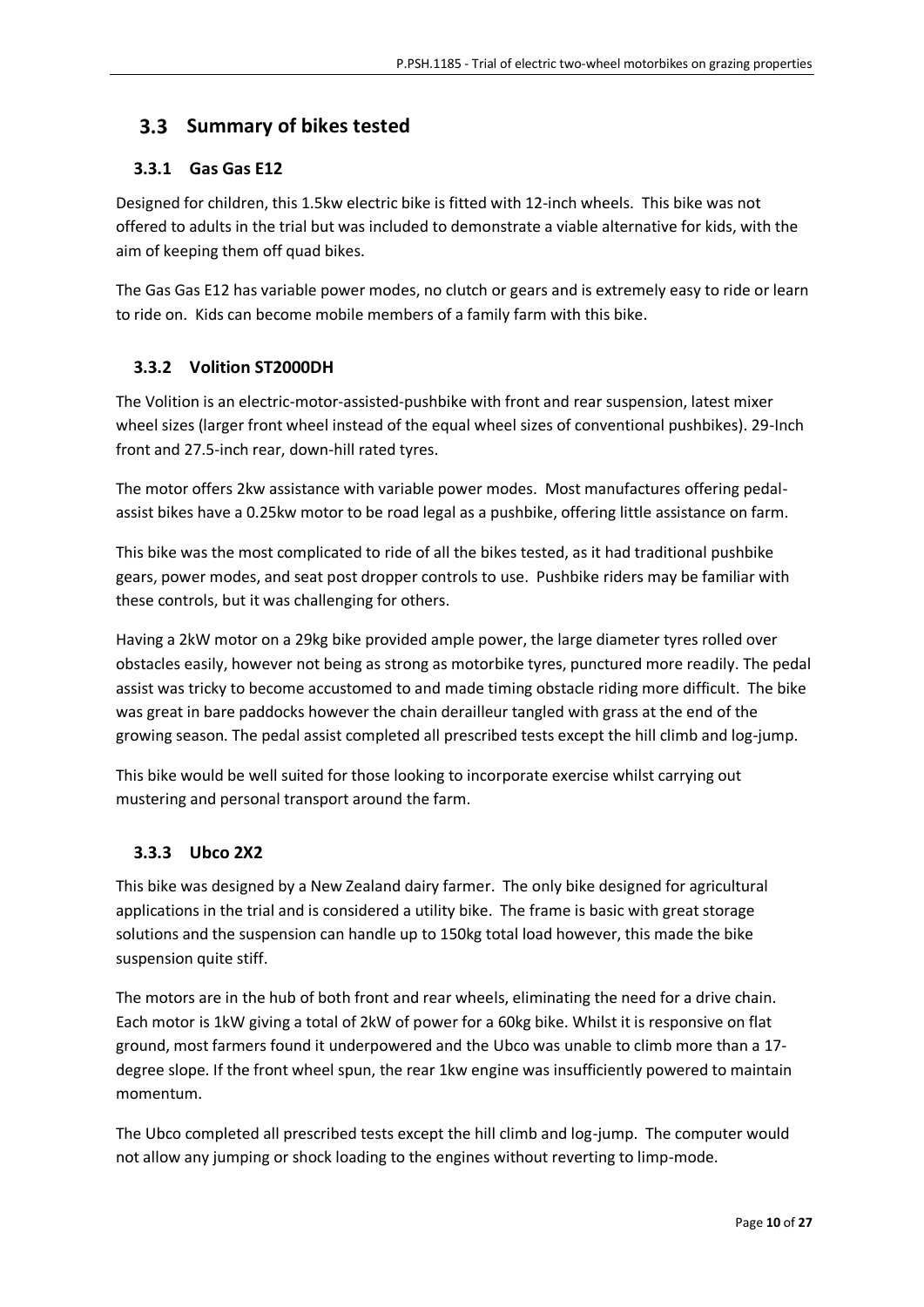The Ubco would be a great runabout on flat country and is the quietest with the lowest maintenance requirement of all the bikes tested due to the absence of reduction gears or drive chains.

## <span id="page-10-0"></span>**3.3.4 Sur Ron Light Bee**

The Light Bee is one of a new market segment of electric freeride bikes, sharing some downhill pushbike components and motorbike components with a 5Kw engine and swappable battery.

There are some innovations on the Light Bee and at a price point, accessible to more people.

Riders recommended many modifications to this bike to make it more suitable as a farm bike including:

- Larger wheels and tyres to improve handling.
- The overall dimensions of the bike are small for a full-size adult rider. The handlebar height had to be increased and foot pegs moved back.
- The tyres are small and hard. Larger sidewall tyres were an improvement.
- The suspension has lots of vibration and sticton (Fork gripping along the stroke). New front forks were added.
- With the added weight of larger tyres, a big rear sprocket was also added to increase torque.
- Larger seat for extended riding comfort.

With the noted modifications the Light Bee is quite a nifty, capable bike with swappable battery at a more accessible price, to be the starting preference for riders looking to try electric transport.

#### <span id="page-10-1"></span>**3.3.5 Electric Motion EScape**

The Escape is a French bike based on Electric Motions trials bikes, it has added battery capacity, faster gearing, and a small seat. Manufacturing quality is very high.

Riders appreciated the trials heritage of this bike for negotiating obstacles and the hill climbing ability is excellent, by far the best of all the tested bikes. The electric motor is 6kw with a range of power modes and has a boost, under strong acceleration making the bike more powerful than the numbers suggest. The steep fork angle, short swing arm and forward handlebars are great for a standing position for obstacles, but is not as well suited to long, fast riding. All riders would have liked a softer seat and some storage on this bike. With these modifications, the Escape would suit a wide range of farm situations and handle obstacles like logs and rocks better than all tested bikes.

#### <span id="page-10-2"></span>**3.3.6 Electric Motion ETrek**

The Etrek was most riders' favoured bike, as it closely resembles traditional two-wheel bikes. It has the same wheel and tyre ratios, similar ergonomics and rider position to a traditional dirt bike and our comparison bike the Beta XTrainer. The motor is a 9kW electric with power modes. The controller on this Electric Motion bike was not as responsive as the EScape. This gave the ETrek a smoother deliver of the power despite a larger motor. The suspension is soft and the seat height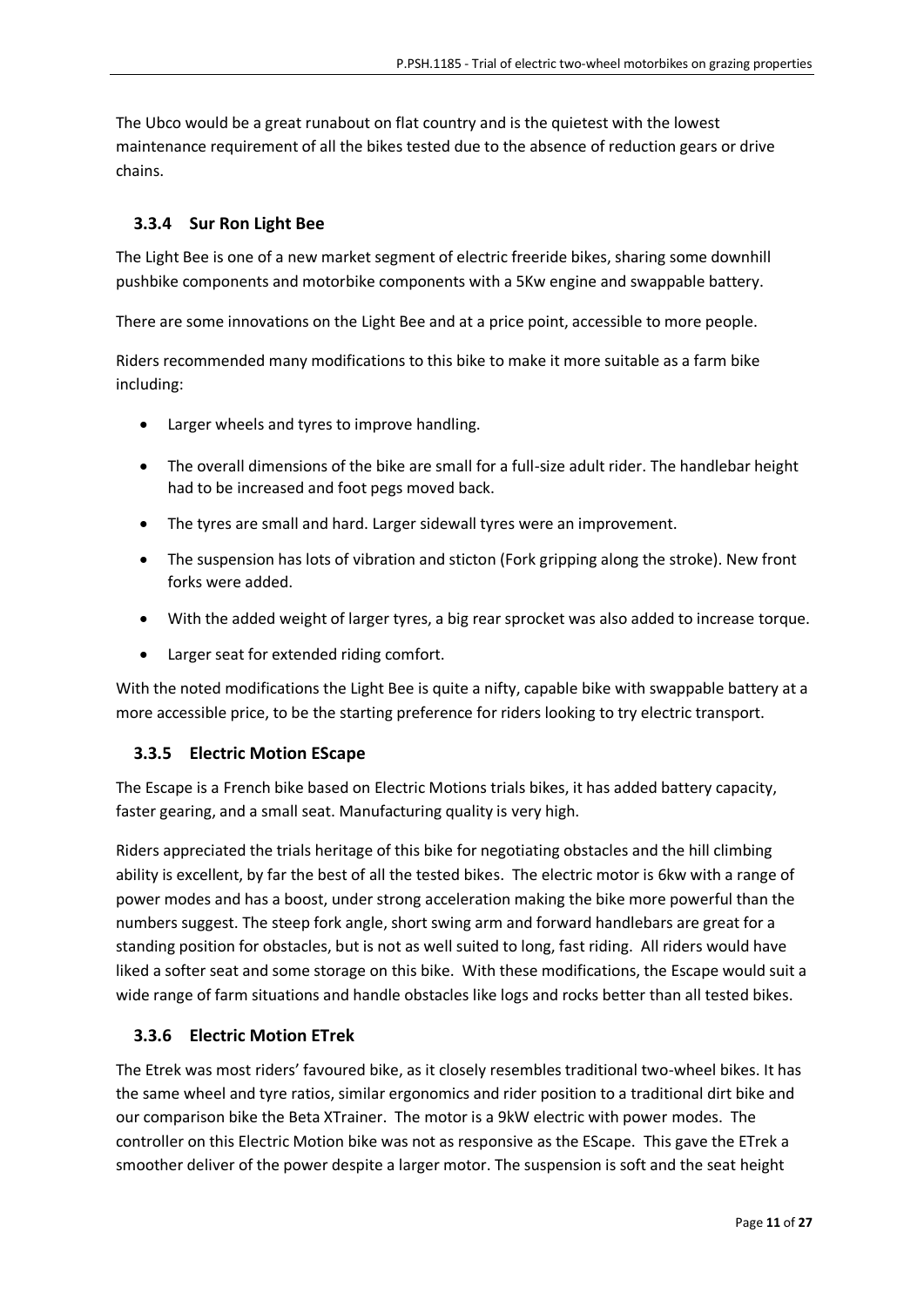low, suiting farm work. A softer seat and some storage would make this bike perfect according to most test riders.

#### <span id="page-11-0"></span>**3.3.7 Beta XTrainer, petrol comparison bike.**

The XTrainer was chosen as the lightest, most agile petrol bike available, as a comparison bike.

Riders were impressed by the suspension, ergonomics, handling, brakes, and power of this bike. Many decades of research and development is behind this Italian built, XTrainer, designed to be lighter and more agile than a traditional dirt bike with high torque at low rev's, delivering predictable linear power, without a powerband "hit" of traditional two stroke bikes. This linear power delivery was closer to an electric motor, which has the full torque available from zero revolutions.

Riders highly rated the XTrainer, however said in comparison to the electric bikes tested, it is noisy, smelly and has a high running cost. In comparison, the electric bikes were easier to ride without a clutch or gears. Starting off on hills, is more difficult with a traditional petrol bike.

If a conventional two-wheeled Ag-bike was used as the comparison bike, it would have been eclipsed by the Electric bikes on all performance points except seat size and carrying capacity. Riders could say that a better handling petrol bike would beat the electric bikes, which the XTrainer did, however the buying preference was for the ETrek with all the advantages of electric propulsion.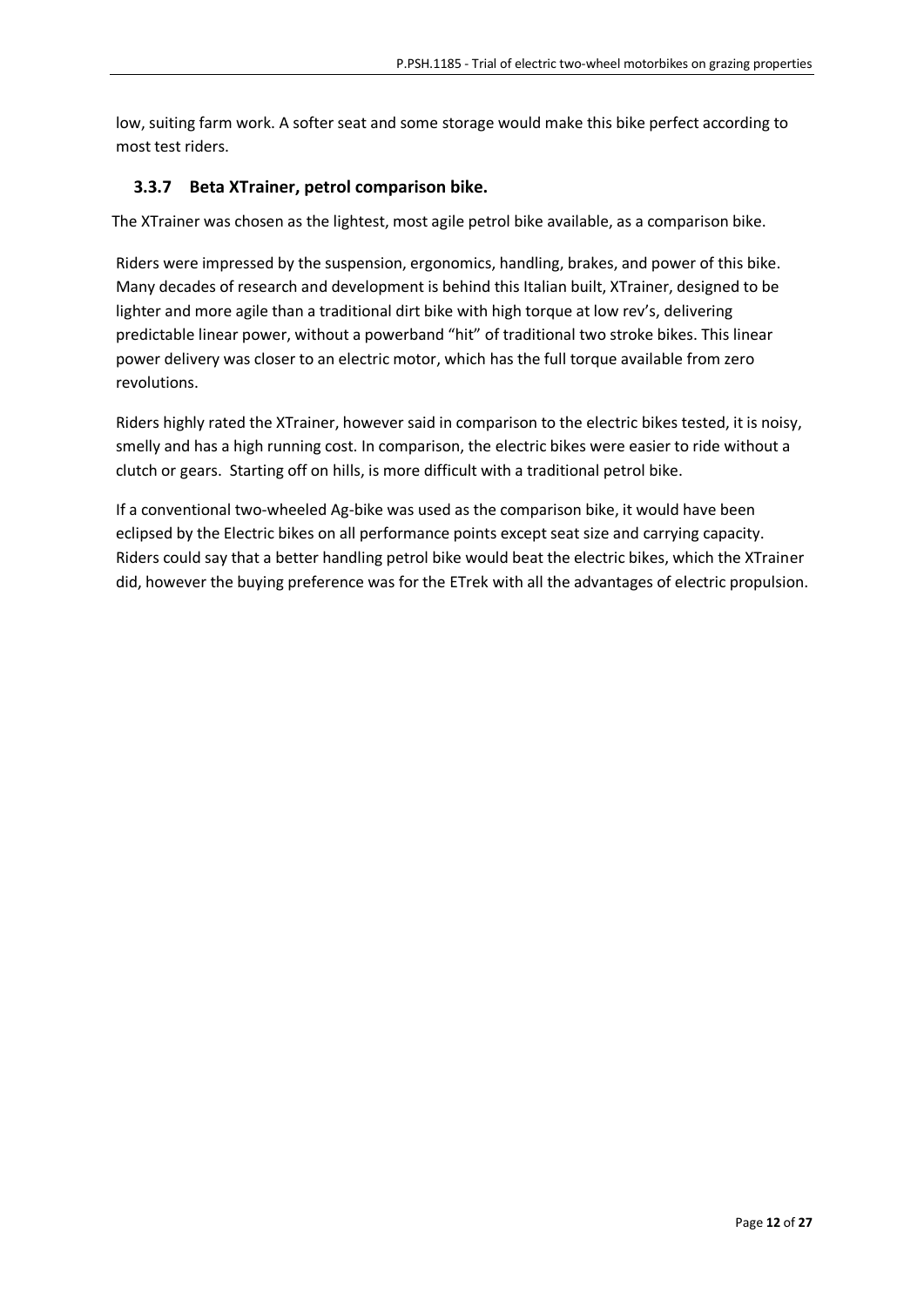## <span id="page-12-0"></span>**4. Results**

## <span id="page-12-1"></span> **Engineering differences between bikes**

Appendix 8.1 contains the full list of electric bikes.

#### **Table 1: Engineering differences between bikes**

| <b>Engineering Specifications</b> | <b>Sur Ron</b><br>Light<br><b>Bee</b> | <b>Volition</b><br><b>ST2000</b><br><b>DH</b> | <b>Ubco</b><br>2X2 | <b>Electric</b><br><b>Motion</b><br><b>EScape</b> | <b>Electric</b><br><b>Motion</b><br><b>ETrek</b> | <b>Beta</b><br><b>XTrainer*</b> |
|-----------------------------------|---------------------------------------|-----------------------------------------------|--------------------|---------------------------------------------------|--------------------------------------------------|---------------------------------|
| Seat Height mm                    | 815                                   | 910-                                          | 820                | 795                                               | 875                                              | 915                             |
|                                   |                                       | 1030                                          |                    |                                                   |                                                  |                                 |
| Wheelbase mm                      | 1250                                  | 1180                                          | 1230               | 1335                                              | 1395                                             | 1470                            |
| Ground Clearance mm               | 260                                   | 255                                           | 245                | 295                                               | 290                                              | 330                             |
| Total Weight Kg                   | 54.4                                  | 29.2                                          | 74                 | 79.4                                              | 107                                              | 106.5                           |
| Front wheel Weight Kg             | 27                                    | 14.6                                          | 35                 | 38.2                                              | 51.2                                             | 50.4                            |
| Rear Wheel Weight Kg              | 27.4                                  | 14.6                                          | 39                 | 41.2                                              | 55.8                                             | 56.1                            |
| Fork Angle Degrees                | 64                                    | 64                                            | 64                 | 66                                                | 65                                               | 61                              |
| Front wheel Trail mm              | 116                                   | 143                                           | 90                 | 95                                                | 90                                               | 135                             |
| Swingarm Length mm                | 475                                   | 420                                           | 390                | 520                                               | 560                                              | 560                             |
| Handlebar Height mm               | 1070                                  | 1130                                          | 1050               | 1130                                              | 1160                                             | 1205                            |
| Handlebar Width mm                | 810                                   | 680                                           | 750                | 810                                               | 810                                              | 810                             |
| Front wheel travel used mm        | 200                                   | 180                                           | 120                | 170                                               | 170                                              | 235                             |
| Rear Wheel travel used mm         | 245                                   | 180                                           | 120                | 180                                               | 210                                              | 265                             |
| Handlebar, horizontal to foot     |                                       |                                               |                    |                                                   |                                                  |                                 |
| beg position mm                   | 440                                   | 410                                           | 355                | 520                                               | 490                                              | 470                             |
| Engine KW                         | 5                                     | $\overline{2}$                                | $\overline{2}$     | 6                                                 | 9                                                | N/A                             |
| <b>Battery KW</b>                 | 1.9                                   | 0.91                                          | 2.4                | 1.9                                               | 2.7                                              | N/A                             |
| Charge rate Kw                    | 0.7                                   | 0.2                                           | 0.35               | 0.8                                               | 0.8                                              | N/A                             |
| Charge time Hrs                   | 3                                     | 5                                             | $\overline{7}$     | 3                                                 | 3.5                                              | N/A                             |
| Motor Volts                       | 60                                    | 52                                            | 48                 | 48                                                | 48                                               | N/A                             |
| Front wheel Inches                | 19                                    | 29                                            | 17                 | 21                                                | 21                                               | 21                              |
| Rear Wheel Inches                 | 19                                    | 27.5                                          | 17                 | 18                                                | 18                                               | 18                              |
| Farm riding distance @            |                                       |                                               |                    |                                                   |                                                  |                                 |
| 40km/hr on tracks; Km             | 51                                    | 36                                            | 66                 | 56                                                | 48                                               | 205                             |
| Farm riding time @10km/hr         | 5                                     | $\overline{\mathbf{4}}$                       | $\overline{7}$     | 6                                                 | 5                                                | 15                              |
| Power modes                       | $\overline{2}$                        | 5                                             | $\mathbf{1}$       | 3                                                 | 3                                                | $\overline{2}$                  |
| Regenerative braking              |                                       |                                               | Υ                  | Υ                                                 | Υ                                                | N/A                             |
| <b>Reduction gearbox</b>          | Υ                                     | Υ                                             | N                  | Υ                                                 | ${\sf N}$                                        | Υ                               |
| Carry rack as standard            | ${\sf N}$                             | ${\sf N}$                                     | Υ                  | ${\sf N}$                                         | ${\sf N}$                                        | N                               |
| Swappable battery                 | Υ                                     | Υ                                             | Υ                  | N                                                 | ${\sf N}$                                        | N/A                             |

\* Beta XTrainer is the petrol comparison bike.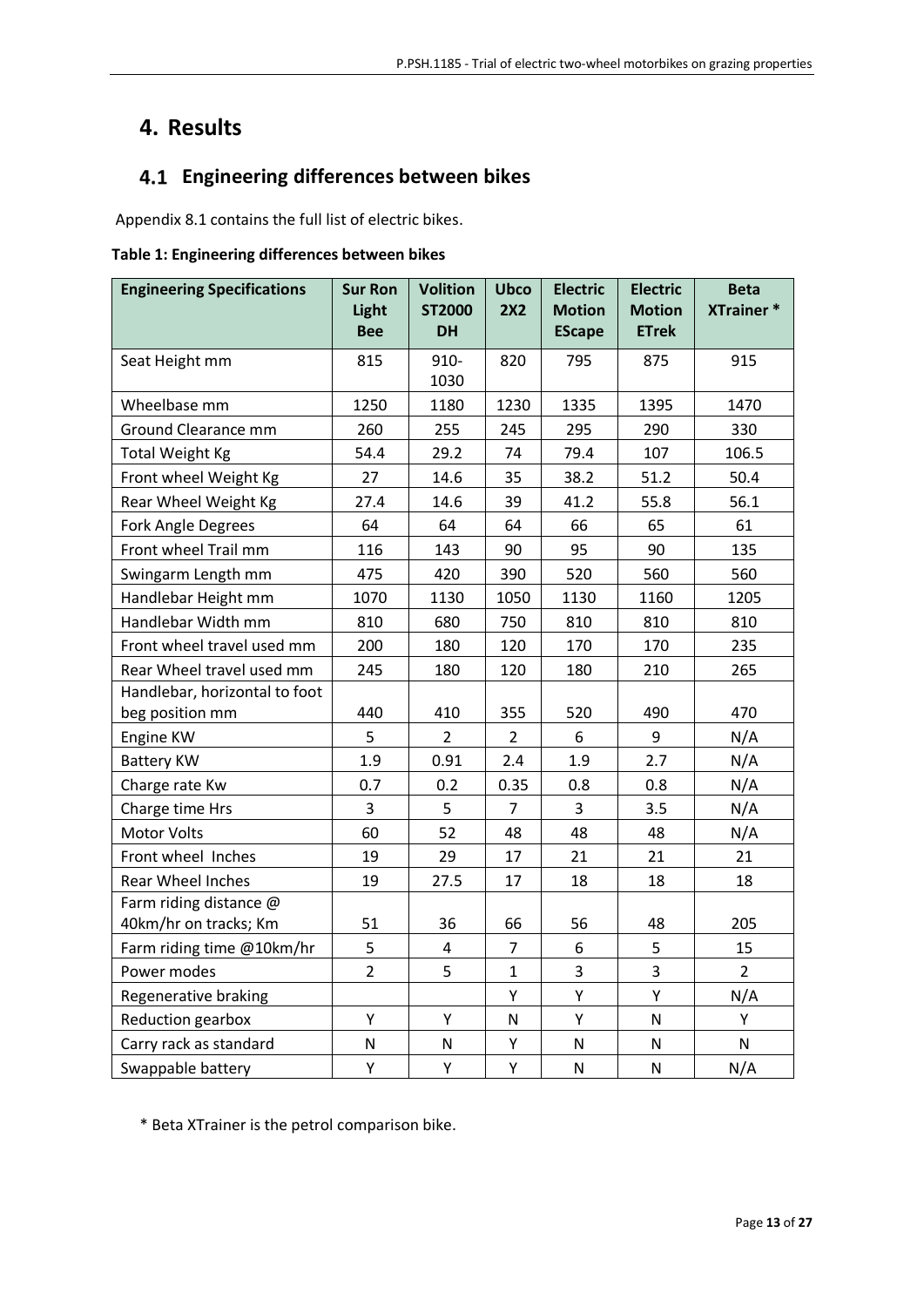## <span id="page-13-0"></span>**Performance differences between bikes**

| Long term rider rank<br>1=best to 6=worst | <b>Sur Ron</b><br>Light<br><b>Bee</b> | <b>Volition</b><br>ST2000<br><b>DH</b> | <b>Ubco</b><br><b>2X2</b> | <b>Electric</b><br><b>Motion</b><br><b>EScape</b> | <b>Electric</b><br><b>Motion</b><br><b>ETrek</b> | <b>Beta</b><br><b>XTrainer</b> |
|-------------------------------------------|---------------------------------------|----------------------------------------|---------------------------|---------------------------------------------------|--------------------------------------------------|--------------------------------|
| 100m sprint time (mins)                   | 9.15                                  | 11.28                                  | 12.97                     | 8.54                                              | 8.22                                             | 7.05                           |
| Barrel race time (mins)                   | 24.19                                 | 27.61                                  | 29.89                     | 23.15                                             | 23.45                                            | 22.8                           |
| Obstacle course time (mins)               | 26.79                                 | 30.38                                  | 34.22                     | 26.92                                             | 28.59                                            | 29.96                          |
| 100m sprint rank                          | 4                                     | 5                                      | 6                         | 3                                                 | $\mathcal{P}$                                    | 1                              |
| Barrel race rank                          | 4                                     | 5                                      | 6                         | $\overline{2}$                                    | 3                                                | 1                              |
| Obstacle course rank                      | 1                                     | 5                                      | 6                         | $\mathcal{P}$                                     | 3                                                | 4                              |
| Hill climb rank                           | 4                                     | 5                                      | 6                         | $\mathbf{1}$                                      | 3                                                | $\overline{\phantom{a}}$       |
| Log jump rank                             | 4                                     | 5                                      | 6                         | 1                                                 | 3                                                | $\overline{2}$                 |
|                                           |                                       |                                        |                           |                                                   |                                                  |                                |
| Average Rank                              | 3.4                                   | 5.0                                    | 6.0                       | 1.8                                               | 2.8                                              | 2.0                            |

## **Table 2: Performance differences between bikes**

Note: The Ubco and Volition were unable to complete the hill climb and log jump.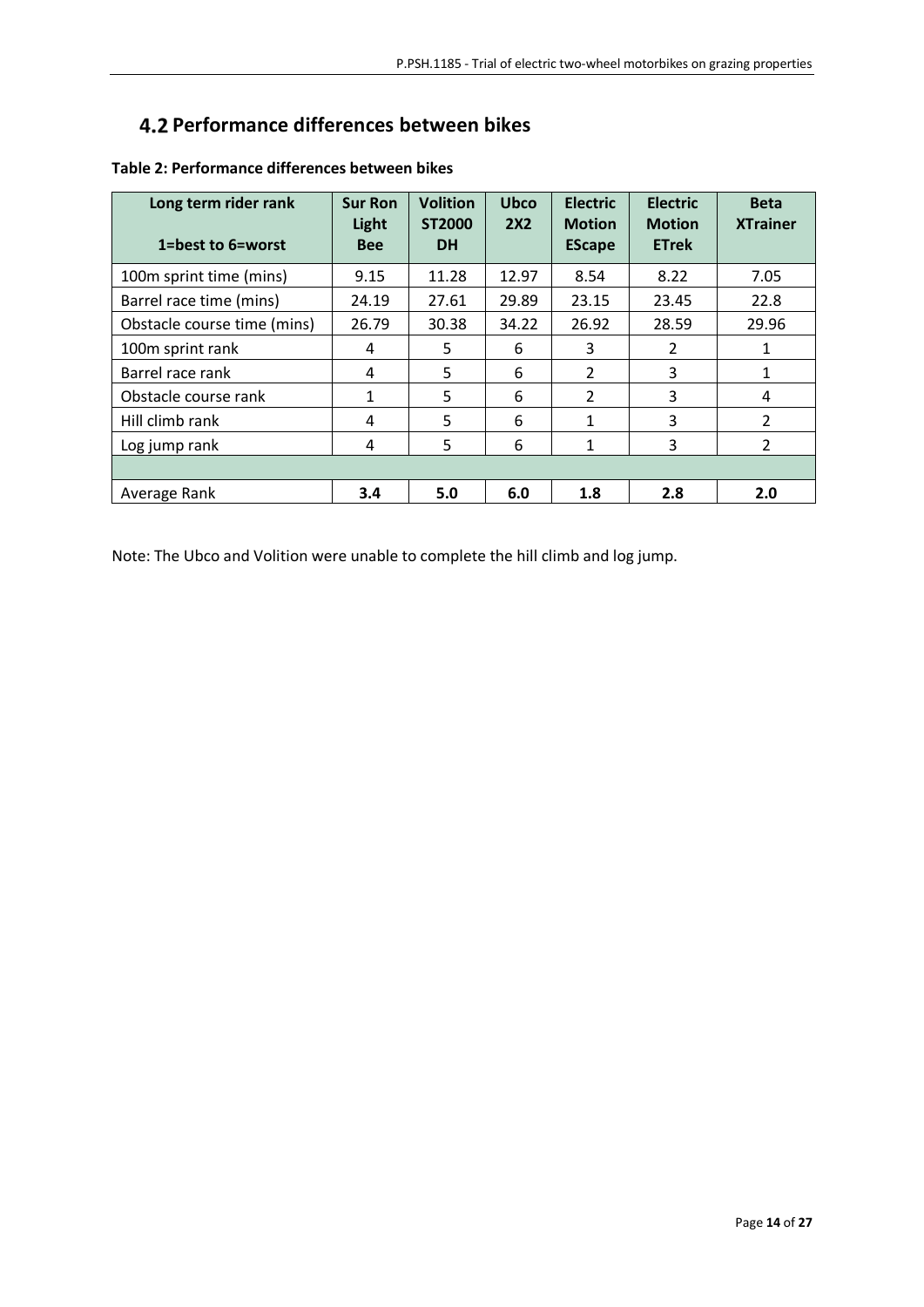## <span id="page-14-0"></span>**Farmer preferences between bikes**

Table 3 shows the average rank (1 best to 6 Last) from the 7 farm test riders.

Note: The average rank (last row) shows the Petrol powered comparison bike (Italian built, Beta XTrainer) has the best calculated average rank of the 14 characteristics, showing we found a great petrol powered bike that farmers were impressed by, however the Electric Motion ETrek had the overall best purchase preference, with its silent operation, no gears or clutch and no warming up. Interestingly the only bike tested that was specifically designed as an Ag bike, the Ubco 2X2 was second last, only to the pushbike due to its lack of power and handling.

| Average rider rank<br>$1 = best to 6 = worst$ | <b>Sur Ron</b><br><b>Light Bee</b> | <b>Volition</b><br><b>ST2000DH</b> | <b>Ubco</b><br>2X2 | <b>Electric</b><br><b>Motion</b><br><b>EScape</b> | <b>Electric</b><br><b>Motion</b><br><b>ETrek</b> | <b>Beta</b><br><b>XTrainer</b> |
|-----------------------------------------------|------------------------------------|------------------------------------|--------------------|---------------------------------------------------|--------------------------------------------------|--------------------------------|
| Rideability                                   | 3.6                                | 5                                  | 4.2                | 2.6                                               | 1.4                                              | 2.1                            |
| Handling                                      | 4                                  | 4.4                                | 4.4                | 2.1                                               | 1.9                                              | 1.5                            |
| Suspension travel                             | 3.8                                | 4.6                                | 4.8                | $\overline{2}$                                    | $\overline{2}$                                   | 1.4                            |
| Damping                                       | 3.8                                | 4                                  | 4.3                | $\overline{2}$                                    | $\overline{2}$                                   | 1.6                            |
| <b>Total Power</b>                            | 3.7                                | 5                                  | 4.8                | 2.3                                               | $\overline{2}$                                   | $\mathbf{1}$                   |
| Power delivery                                | 3.5                                | 4.6                                | 4.6                | 1.8                                               | 1.9                                              | 1.3                            |
| <b>Brakes</b>                                 | 3.7                                | 4.3                                | 4.4                | 1.8                                               | $\overline{2}$                                   | 1.5                            |
| Wheels                                        | 4.1                                | 4.3                                | 4.8                | $\overline{2}$                                    | 1.8                                              | 1.8                            |
| Seat                                          | 3.6                                | 3.3                                | 3                  | 4.3                                               | 2.1                                              | 1.8                            |
| <b>Steering</b>                               | $\overline{4}$                     | $\overline{4}$                     | 4                  | 2.1                                               | 2.1                                              | 1.2                            |
| Ride position                                 | 3.8                                | 4.3                                | 3.2                | 4                                                 | 1.6                                              | 1.7                            |
| Long distance                                 | 3.8                                | 4.3                                | 3.6                | 3.3                                               | 1.9                                              | 1.5                            |
| Obstacle riding                               | 3.3                                | 4.3                                | 4.8                | 1.8                                               | 2.4                                              | 1.3                            |
| Controls                                      | 3.6                                | 5                                  | 3.8                | 2.4                                               | 2.3                                              | 1.5                            |
|                                               |                                    |                                    |                    |                                                   |                                                  |                                |
| <b>Purchase</b><br>Preference                 | 3.4                                | 5                                  | 4.4                | 2.3                                               | 1.4                                              | $\mathbf{2}$                   |
|                                               |                                    |                                    |                    |                                                   |                                                  |                                |
| Average rank                                  | 3.7                                | 4.4                                | 4.2                | 2.5                                               | 1.9                                              | 1.5                            |

#### **Table 3: Farmer preferences between bikes**

Table 4 shows the rank (1 best to 6 worst) on the long-term researcher's test farm.

The results were similar to the other test riders, with the Beta XTrainer having the best average ranking, but the EScape and ETrek were higher for purchase preference, with quiet operation, no gears or clutch. The EScape's ability to ride rough terrain, up steep hills, over logs, rocks and obstacles and superb power delivery put it first on the researcher's test farm results.

During the long-term test, modifications were made to the bikes to adapt them for farm work. The Sur Ron had higher handlebars, bigger wheels, rear sprocket, and forks fitted which improved its ranking. The Escape was fitted with a larger seat to improve comfort on longer rides.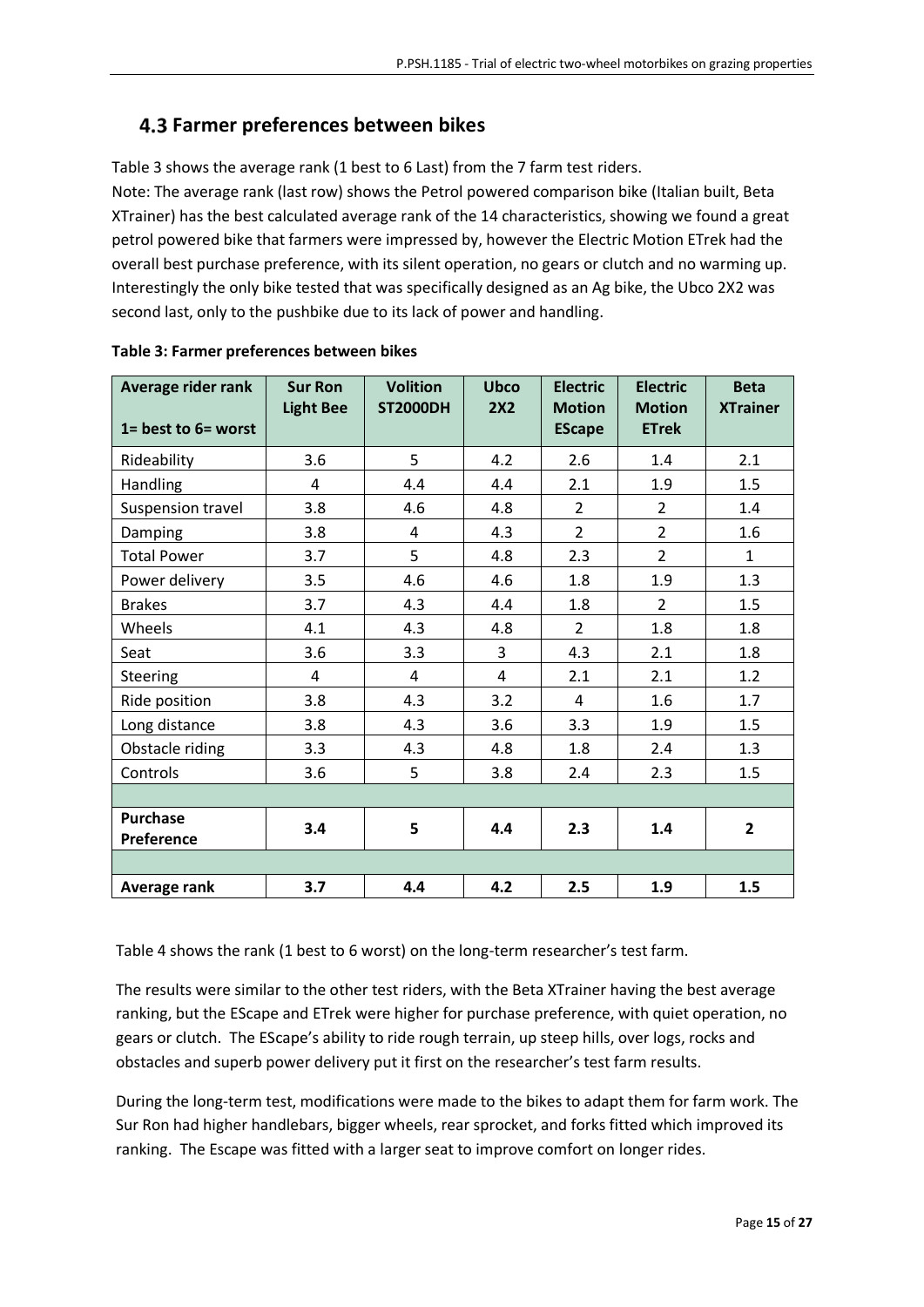| Average rider rank<br>1=best to 6=worst | <b>Sur Ron</b><br>Light<br><b>Bee</b> | <b>Volition</b><br><b>ST2000DH</b> | <b>Ubco</b><br>2X2 | <b>Electric</b><br><b>Motion</b><br><b>EScape</b> | <b>Electric</b><br><b>Motion</b><br><b>ETrek</b> | <b>Beta</b><br><b>XTrainer</b> |
|-----------------------------------------|---------------------------------------|------------------------------------|--------------------|---------------------------------------------------|--------------------------------------------------|--------------------------------|
| Rideability                             | 4                                     | 5                                  | 6                  | $\overline{2}$                                    | 3                                                | $\mathbf{1}$                   |
| Handling                                | 4                                     | 5                                  | 6                  | $\overline{2}$                                    | 3                                                | 1                              |
| Suspension travel                       | 5                                     | $\overline{4}$                     | 6                  | 3                                                 | $\overline{2}$                                   | $\mathbf{1}$                   |
| Damping                                 | 5                                     | 4                                  | 6                  | 3                                                 | $\overline{2}$                                   | $\mathbf{1}$                   |
| <b>Total Power</b>                      | 4                                     | 5                                  | 6                  | 3                                                 | $\overline{2}$                                   | $\mathbf{1}$                   |
| Power delivery                          | 5                                     | 6                                  | 4                  | $\mathbf{1}$                                      | 3                                                | $\overline{2}$                 |
| <b>Brakes</b>                           | 6                                     | 5                                  | 3                  | $\overline{2}$                                    | 4                                                | $\mathbf{1}$                   |
| Wheels                                  | 4                                     | 6                                  | 5                  | $\overline{2}$                                    | 3                                                | $\mathbf{1}$                   |
| Seat                                    | 4                                     | 5                                  | $\overline{2}$     | 6                                                 | 3                                                | $\mathbf{1}$                   |
| <b>Steering</b>                         | 3                                     | 5                                  | 6                  | $\mathbf{1}$                                      | 4                                                | $\overline{2}$                 |
| Ride position                           | 6                                     | 5                                  | 4                  | 3                                                 | $\overline{2}$                                   | $\mathbf{1}$                   |
| Long distance                           | 3                                     | 5                                  | 6                  | 4                                                 | $\overline{2}$                                   | $\mathbf{1}$                   |
| Obstacle riding                         | 3                                     | 5                                  | 6                  | $\mathbf{1}$                                      | 4                                                | $\overline{2}$                 |
| Controls                                | 5                                     | 6                                  | 4                  | $\mathbf{1}$                                      | 3                                                | $\overline{2}$                 |
|                                         |                                       |                                    |                    |                                                   |                                                  |                                |
| <b>Purchase Preference</b>              | 4                                     | 6                                  | 5                  | $\mathbf{1}$                                      | $\overline{2}$                                   | 3                              |
|                                         |                                       |                                    |                    |                                                   |                                                  |                                |
| Average rank                            | 4.3                                   | 5.1                                | 5.0                | 2.3                                               | 2.8                                              | 1.4                            |

## **Table 4: Long-term researchers farm test**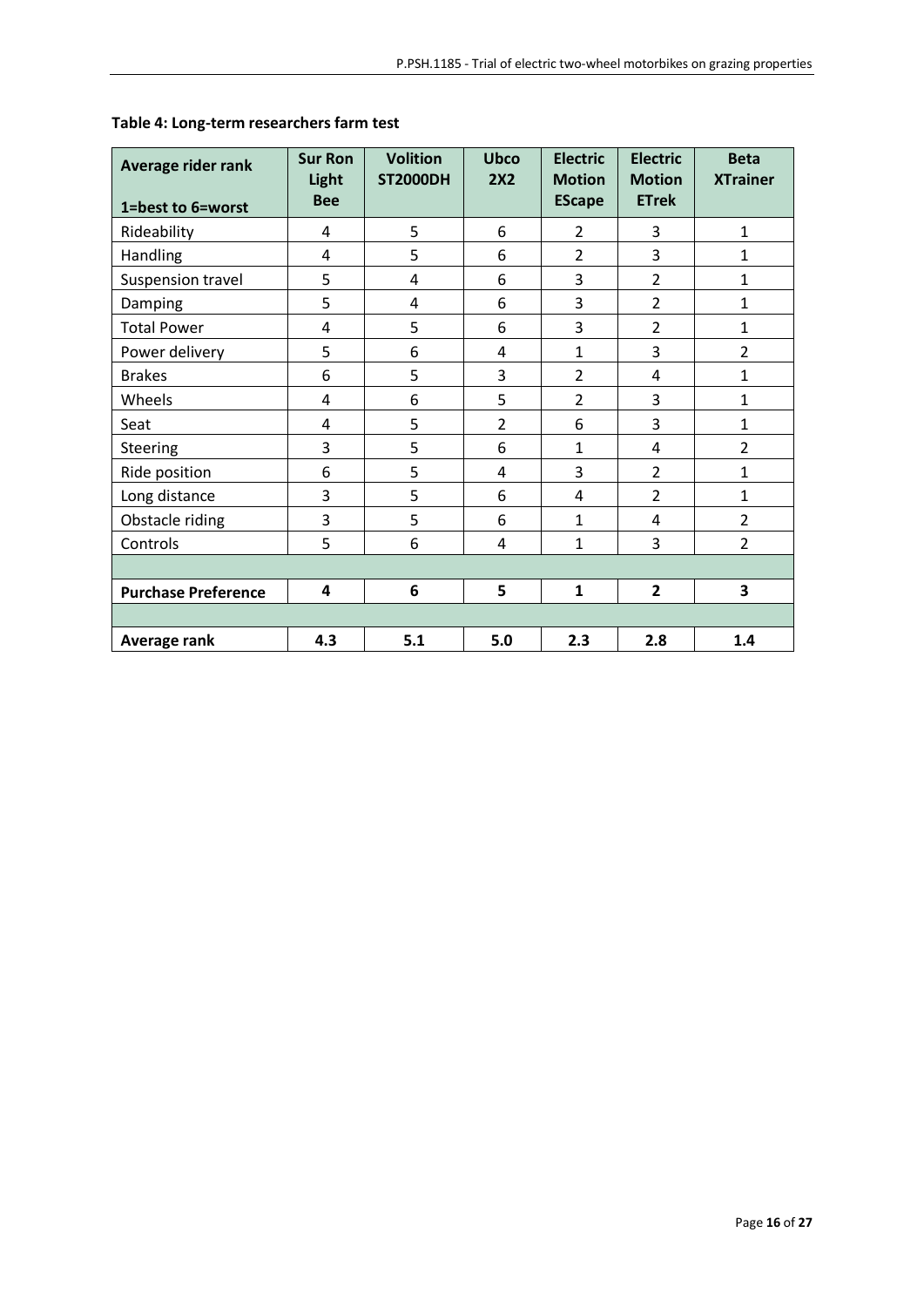## <span id="page-16-0"></span>**Lifetime cost of ownership differences between bikes**

| Cost per Km                        | <b>Volition</b><br>peddle<br>assist | <b>Ubco</b><br>2X2 | <b>Sur Ron</b><br>Light<br><b>Bee</b> | <b>Electric</b><br><b>Motion</b><br><b>EScape</b> | <b>Electric</b><br><b>Motion</b><br><b>ETrek</b> | <b>Beta X-</b><br><b>Trainer</b> | Quad<br>bike | <b>Side</b><br>by<br>side |
|------------------------------------|-------------------------------------|--------------------|---------------------------------------|---------------------------------------------------|--------------------------------------------------|----------------------------------|--------------|---------------------------|
| Petrol @\$1.50<br>+oil mix if req. |                                     |                    |                                       |                                                   |                                                  | \$0.11                           | \$0.18       | \$0.30                    |
| Electricity @                      |                                     |                    |                                       |                                                   |                                                  |                                  |              |                           |
| solar \$0.20/kwh                   | \$0.01                              | \$0.01             | \$0.01                                | \$0.01                                            | \$0.01                                           |                                  |              |                           |
| Service                            | \$0.01                              | \$0.02             | \$0.02                                | \$0.02                                            | \$0.02                                           | \$0.05                           | \$0.20       | \$0.30                    |
| Rebuild                            | \$0.01                              | \$0.02             | \$0.02                                | \$0.02                                            | \$0.02                                           | \$0.30                           | \$0.08       | \$0.12                    |
| <b>Tyres</b>                       | \$0.02\$                            | \$0.02             | \$0.02                                | \$0.04                                            | \$0.04                                           | \$0.06                           | \$0.08       | \$0.12                    |
| 40,000km                           |                                     |                    |                                       |                                                   |                                                  |                                  |              |                           |
| depreciation                       | \$0.13                              |                    | \$0.15                                |                                                   |                                                  | \$0.27                           | \$0.30       | \$0.50                    |
| 60,000km                           |                                     |                    |                                       |                                                   |                                                  |                                  |              |                           |
| depreciation                       |                                     | \$0.13             |                                       | \$0.26                                            | \$0.26                                           |                                  |              |                           |
| Total lifetime                     |                                     |                    |                                       |                                                   |                                                  |                                  |              |                           |
| cost/km                            | \$0.18                              | \$0.20             | \$0.22                                | \$0.35                                            | \$0.35                                           | \$0.79                           | \$0.84       | \$1.34                    |

**Table 5: Lifetime cost of ownership differences between bikes**

Note: Depreciation is the full life expectancy with no residual value. It is assumed most electric motors will last 1.5 times as long as a petrol engine.

## <span id="page-16-1"></span>**Livestock behaviour differences, compared with petrol bikes**

Sheep showed little variation in reaction if mustered by an electric or petrol bike. Lambs with their first human encounter were much easier to handle with the electric bike as they were not startled. The researcher was able to muster 600 ewes with lambs from their lambing paddock through 3 gates, in for lamb marking on the pedal assist bike only, with no dogs. (quiet, slow, and controlled, the lambs stayed with their mothers to find the gates).

If mustering large paddocks with little vision, where the stock respond to bike noise for mustering, the electric bikes have effective horns, which can be used if needed.

Cattle accustomed to petrol powered bikes, were initially spooked by the electric bikes with the absence of engine noise allowing the rider to get closer before the animals became aware of their presence. Once accustomed however, cattle did settle with electric bikes working around them. It could be argued this is similar to situations where cattle familiar with petrol bikes are mustered using a horse; eventually cattle adapt to a familiar mode of mustering.

## <span id="page-16-2"></span>**CO<sup>2</sup> differences, compared with petrol bikes**

If a petrol quad bike is replaced with a solar charged electric bike, the  $CO<sub>2</sub>$  saving could be over 16.5t for the 60,000km nominated life of the electric bike. Additionally, the electric bike would not need any oil, only bearings and grease and be expected to last 1.5 times as long as the petrol engine.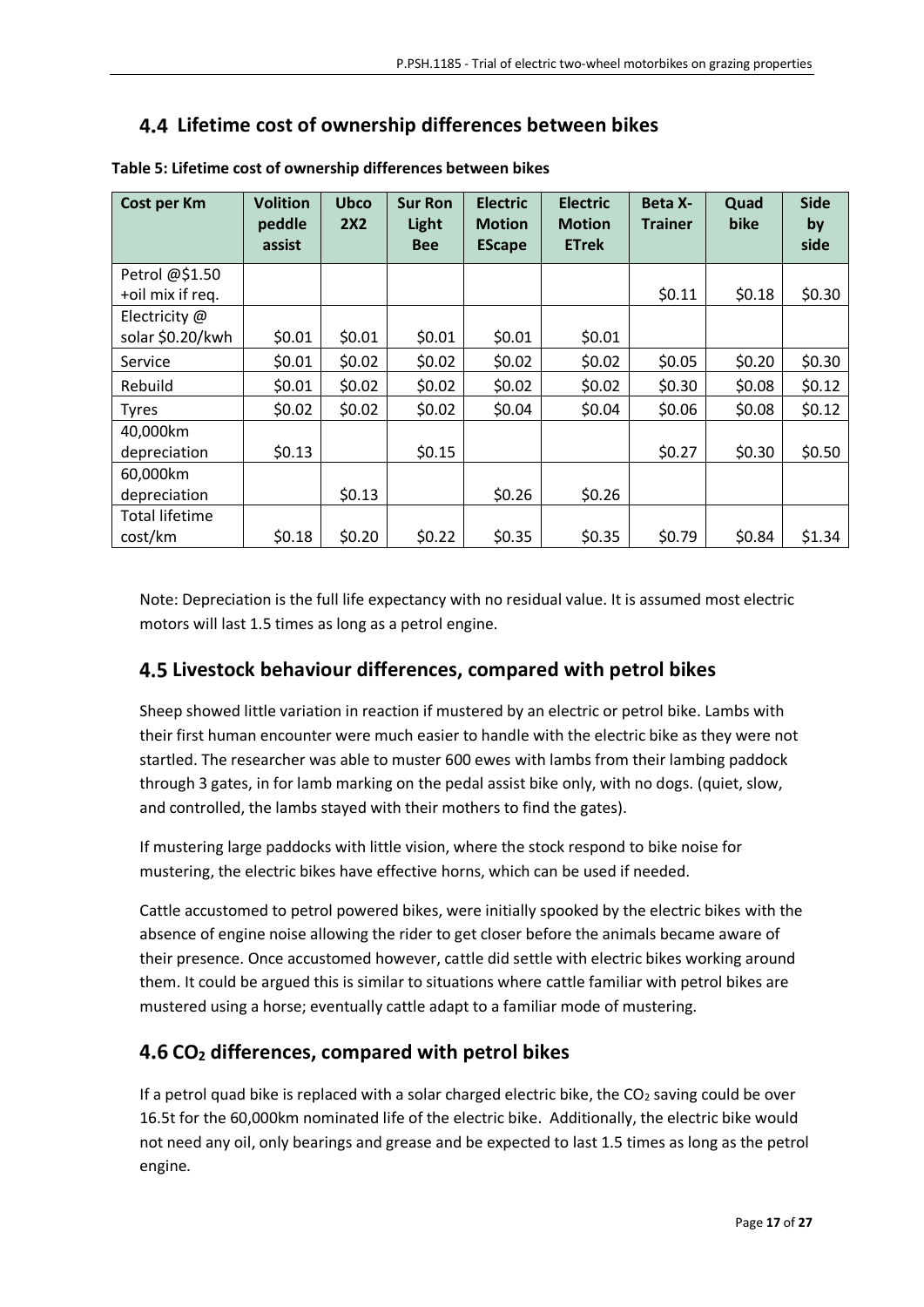(replacing  $12$ l/100km for 60,000km = 7,200L of petrol X 2.3 kg CO<sub>2</sub>/L of petrol=  $16.5t$  CO<sub>2</sub>)

## <span id="page-17-0"></span>**4.7 Discussion**

#### <span id="page-17-1"></span>**4.7.1 Insights**

Quad bike sales in Australia will be impacted by new government "roll over protection" rules due to be implemented in October 2021. Farmers are currently flocking to side by side vehicles as a replacement. But side by side vehicles are not suited to all terrain or mustering situations.

Although side-by-side vehicles have an integrated Roll Over Protection System (ROPS) this relies on the occupants using a seatbelt to prevent crush injuries. Electric two-wheeled bikes are between 4per cent and 15% of the weight of a side by side vehicle. As a result, the crush risk is substantially reduced.

## <span id="page-17-2"></span>**4.7.2 Practical implication for the industry**

A move to electric two-wheeled bikes would:

- Greatly improve the selection of mode of transport for the job.
- Slash the cost of personal transport and mustering.
- $\bullet$  Cut CO<sub>2</sub> emissions when charged with solar or wind power.
- Give managers the ability to limit speed and power on bikes.
- Reduce accident injuries from death by quad bike, to bruises and grazed elbow and knees.

#### <span id="page-17-3"></span>**4.7.3 Farmer preference**

Electric cars are leading the way with up to 600km range and 1,000,000km life. Electric cars represent 34% of car sales in the UK and 70% in Norway.

Farmers involved in testing the electric bikes were surprised by the refinement of the electric motors and the integration into different two-wheeled variations, from a pedal assist, to full size dirt bike.

Most riders preferred the full-sized electric bike, as it felt like their traditional bikes with the added advantage of quiet operation, no gears or clutch, light nimble handling, and no engine maintenance.

Interestingly, the only electric two-wheeled bike tested, that was specifically designed for farm work, was low on the list of desirable electric bikes amongst test riders. Farmers preferred better suspension, handling, and power.

The majority of farmers in the test panel identified a need for storage on the bikes. The safest option is saddle bags as they sit neatly beside the bike, behind the rider. Saddle bags may give a working dog additional grip to travel behind the rider. Cargo racks fitted to the rear are an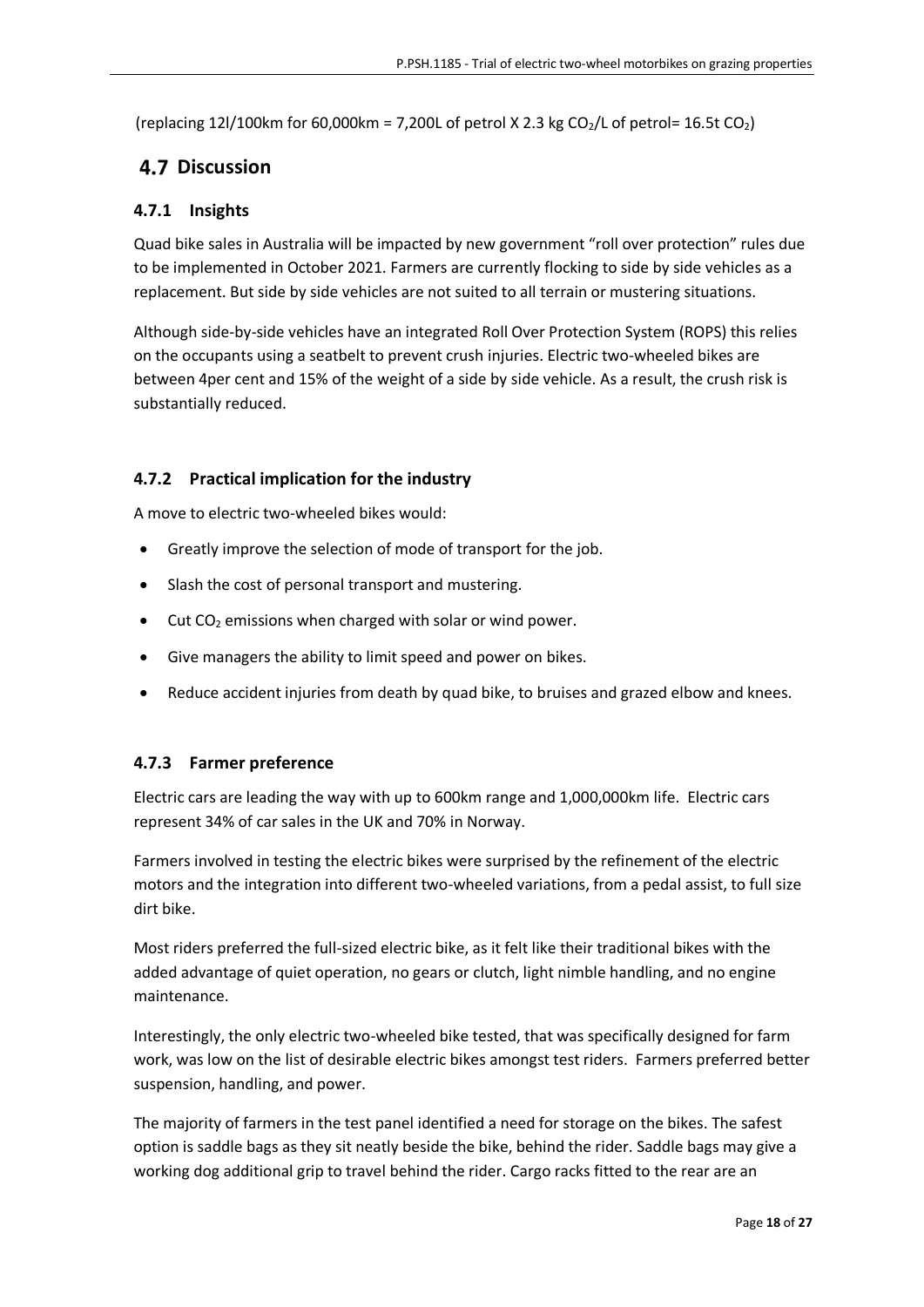alternative option, however they increase weight and create more risk to the rider in the event of an accident. Most riders identified a preference for a larger seat.

#### <span id="page-18-0"></span>**4.7.4 Unanswered questions**

- There are many new electric bikes coming to market that were not available for testing.
- Due to COVID-19, the trial was not able to extend into Queensland.
- The short trial period was not able to test the life of the batteries over numerous charging cycles.
- Could a national farmer body subsidise the bikes and collect carbon credits (If 10,000 electric bikes were sold each year, offsetting 16.5t of CO<sub>2</sub> over the bikes life @ \$16/t = \$2,640,000 annually)
- Testing Electric 4x4 pick-up trucks, due to be released over 2021 to 2023.

#### <span id="page-18-1"></span>**4.7.5 Project highlights**

- Farmers were very eager to try the bikes and overwhelmingly preferred them.
- Electric two-wheeled bikes are a rapidly expanding market segment.
- Battery technology is improving exponentially.
- Bikes can be fitted with upgraded batteries as the technology evolves.

#### <span id="page-18-2"></span>**4.7.6 Project recommendations for improvement**

- Further investigations into future bikes and batteries.
- Long term trials on battery life. (collect owner statistics)
- Farm to farm visits needs a biosecurity plan (we washed bikes between visits).
- Try to avoid virus pandemics when running farm trial.
- Allow longer delivery time for international manufacturer production and shipping delays.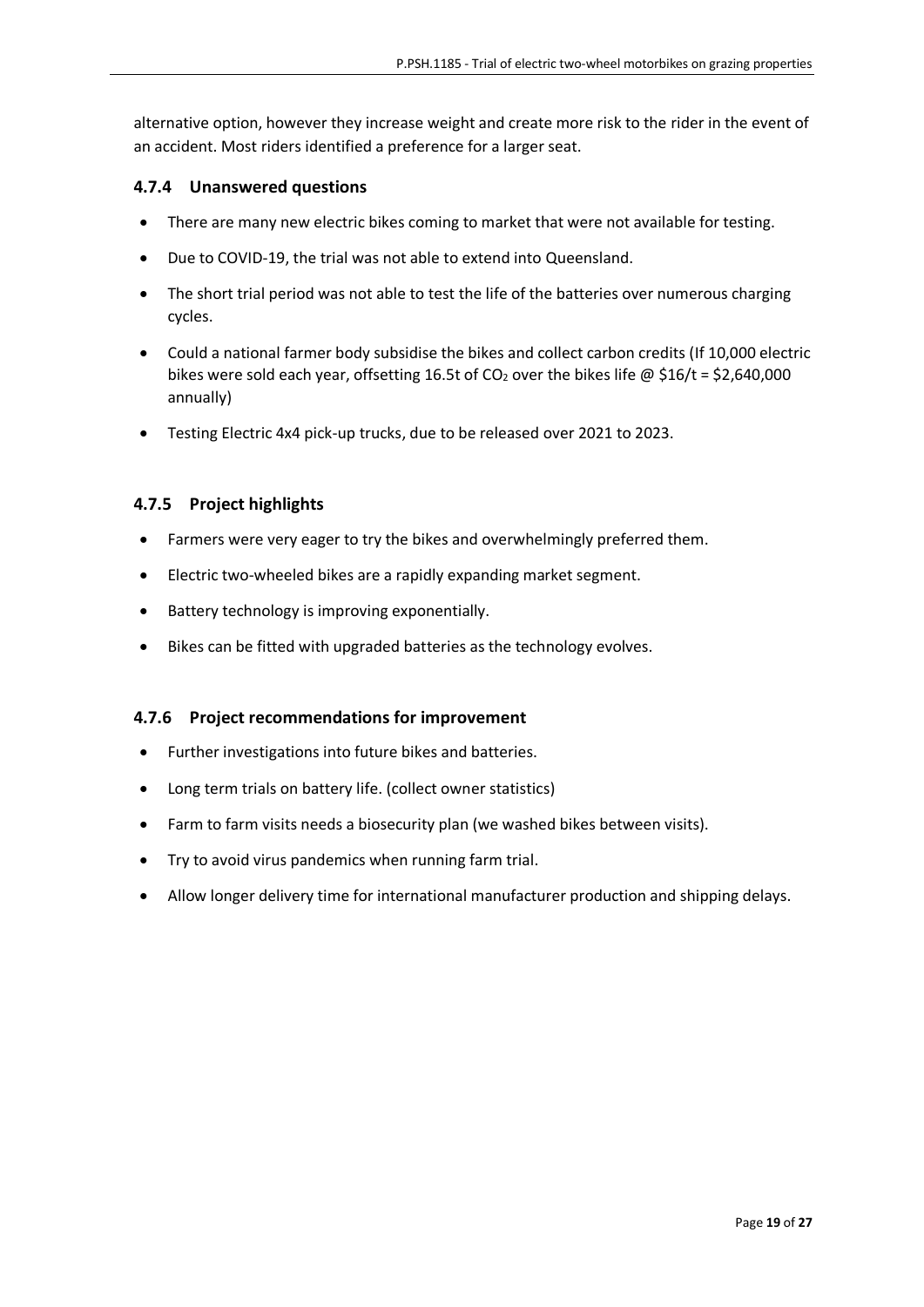## <span id="page-19-0"></span>**5. Conclusion**

## <span id="page-19-1"></span>**5.1 Key messages**

#### <span id="page-19-2"></span>**5.1.1 Rider response**

- Electric two-wheeled bikes were preferred by the test riders, above petrol two-wheelers and quad bikes for mustering and personal transport for the following reasons:
- Quiet, gentle operation
- No clutch or gears, always ready for maximum torque, when required.
- Lifetime cost of operation is lower than traditional bikes
- Responsive, predictable linear power delivery
- Easy communication between riders/dogs/phone calls whilst riding

#### <span id="page-19-3"></span>**5.1.2 Lower running costs**

- No petrol required
- No petrol engine to service

#### <span id="page-19-4"></span>**5.1.3 Improved safety**

Electric two-wheeled bikes are:

- 4% to 15% the weight of a side by side vehicle (low crush risk and running cost)
- 10% to 30% the weight of a quad bike (low crush risk)
- 25% to 80% the weight of a two-wheeled petrol Ag bike. (more manoeuvrable)
- Able to limit speed and power by the manager.
- Reduced farmers' exposure to fuels, oil and hot engine components.

When electric bikes are compared to conventional two-wheeled "Ag bikes", the petrol ag bike is much heavier with the motor having a large rotating mass, creating a gyroscopic effect that makes direction changes more difficult. Slow riding through rocks with a petrol bike takes coordination of gears, clutch, throttle and balance, which are cut down to only throttle control and easier balance with an electric bike making them more capable to the average ridder than conventional ag bikes.

#### <span id="page-19-5"></span>**5.1.4 Livestock response**

Sheep showed little difference if mustered by an electric or petrol bike. Lambs with their first human encounter were much easier to handle with the electric bike as they were not startled.

Cattle accustom to petrol powered bikes, were initially spooked by the electric bikes, but once accustomed they settled quickly.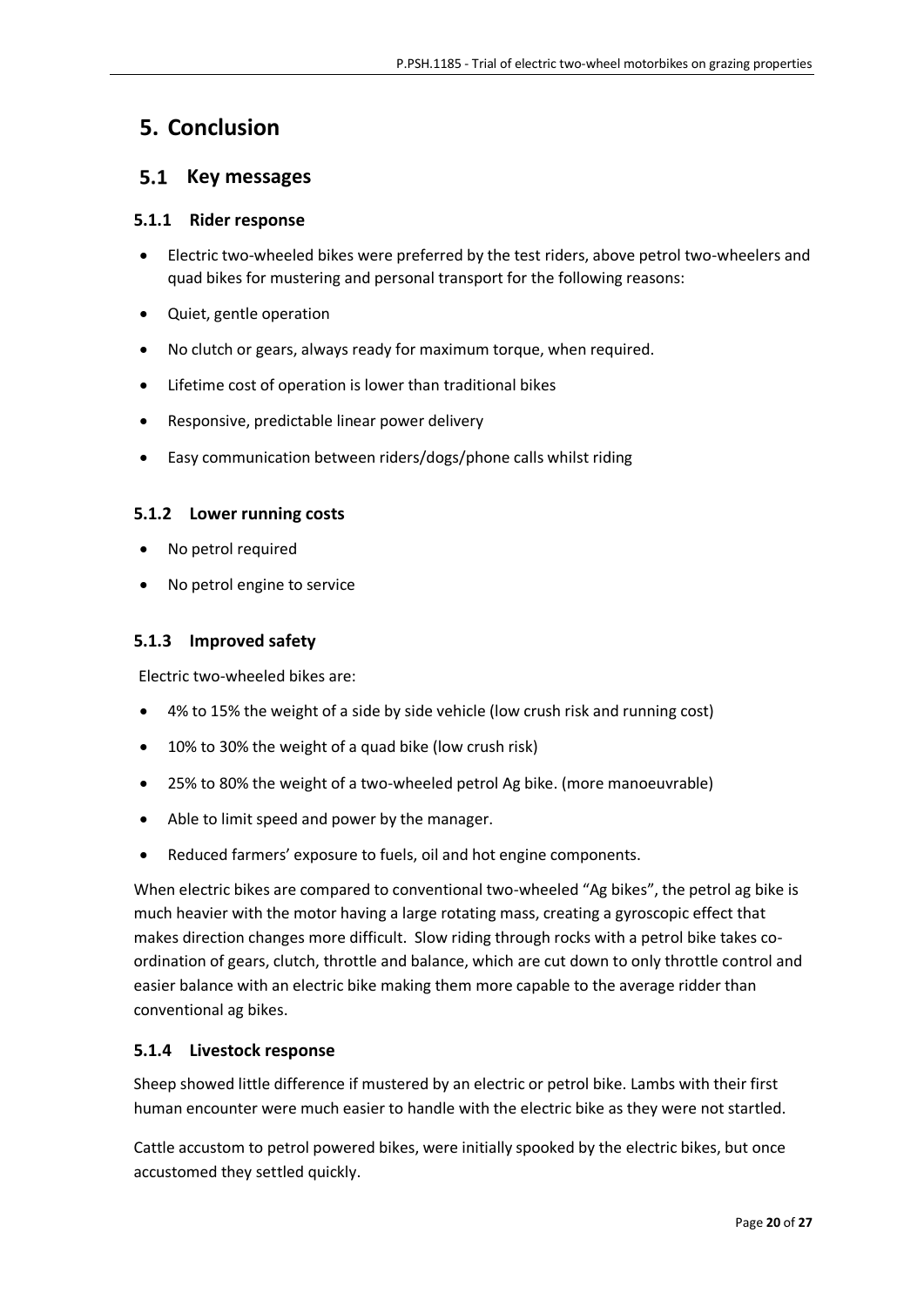#### <span id="page-20-0"></span>**5.1.5 Statistics about batteries**

- Battery technology is advancing rapidly
- Current Lithium batteries are only 10% the weight of conventional lead acid batteries for the equivalent power output. (Higher energy density)
- Latest LiFePo4 formulations can handle up to 8000 charge cycles
- Latest "lightning charge" batteries can charge in 20 minutes.
- Electric cars have up to 600km range and 1,000,000km lifespan.
- Electric bike have ongoing records of 7yrs(Electric Motion) or 360,000km (Tacita) and counting.
- Test bikes had 36-66km, range with 2 to 7h charge times. (longer range bikes available)

#### <span id="page-20-1"></span>**5.1.6 Environmental benefits**

- **If a petrol quad bike is replaced with a solar charged electric bike, the CO<sub>2</sub> saving would be** over 16.5t for the 60,000km life of the electric bike.
- No engine oil is required for an electric bike
- No sound pollution for wildlife or neighbours

## <span id="page-20-2"></span> **Benefits to industry**

#### <span id="page-20-3"></span>**5.2.1 Practical implications for the industry**

- Electric two-wheeled bikes are ideal for personal transport and mustering.
- Electric bikes were preferred by riders for the quiet operation, low weight, low total cost of operation, no gears, no clutch, no petrol or hot parts and ease of handling tough terrain.
- $\bullet$  Solar or wind charged, electric bikes reduce the CO<sub>2</sub> emissions from conventional bikes.
- The light weight of the electric bikes reduces the crush risk of quads and side by sides vehicles.
- The image of farmers on electric bikes is appealing to the public, improving licence to farm.

#### <span id="page-20-4"></span>**5.2.2 Development**

Further modification and manufacturer development are needed to most of these bikes to:

- Adding carrying ability with saddle bags or carry racks.
- Adding a dog carrying platform on the rear to help dogs balance.
- Improving the seat softness, for longer time in the saddle.
- Improving puncture resistance in the smaller-tyred bikes.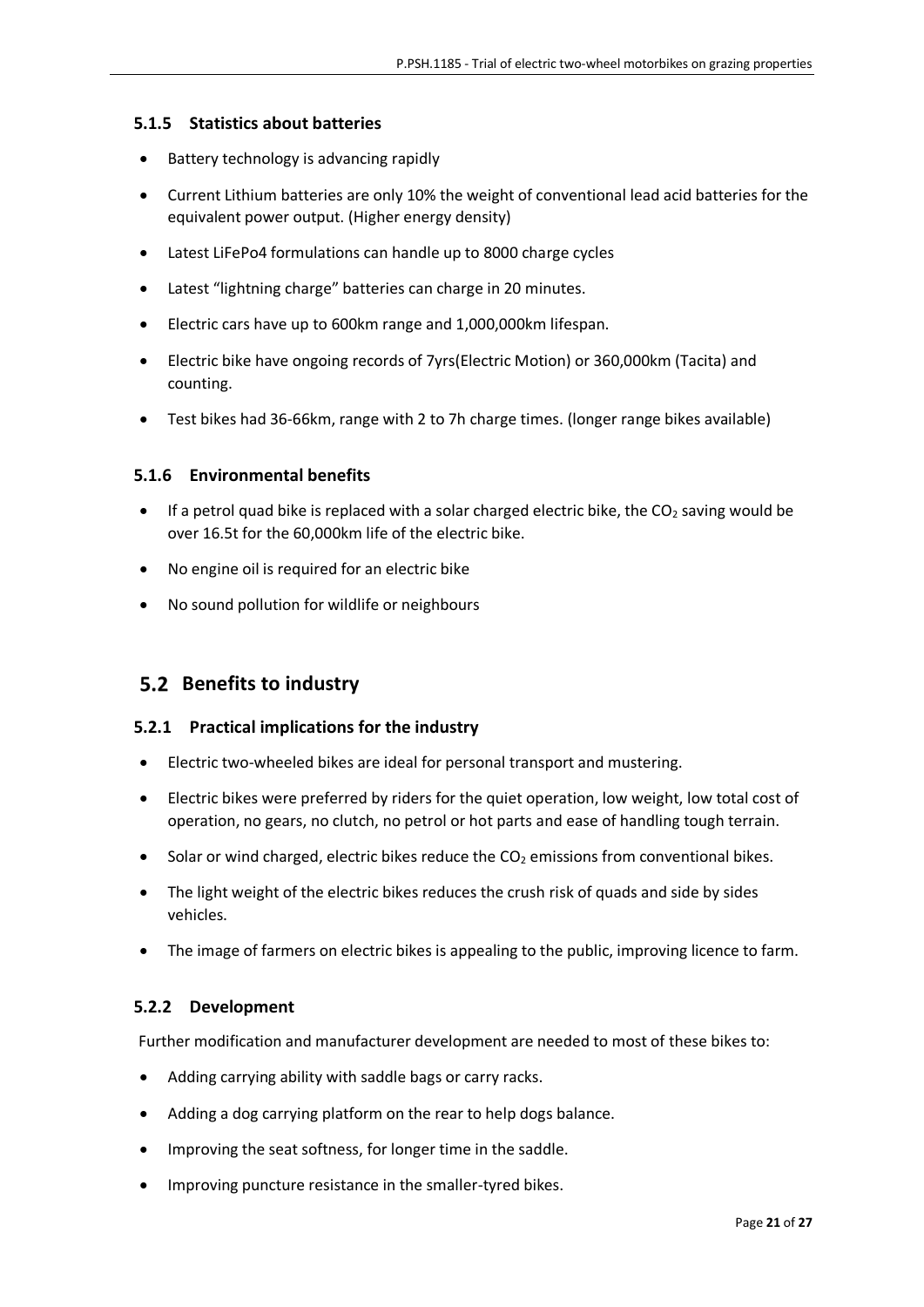- Integrate improvements in battery technology to extend range and reduce charge time.
- Integrate fast chargers on the bikes to allow charging at any power source.

#### <span id="page-21-0"></span>**5.2.3 Adoption activities**

- Publish trial results in MLA, "Feedback" and Kondinin "Farming Ahead"
- Publish the results on the MLA and Kondinin web sites.
- Funding to take the bikes to field days such as Ag-Quip and Henty.
- Funding to piggyback on-farm visits and with other farm event gatherings.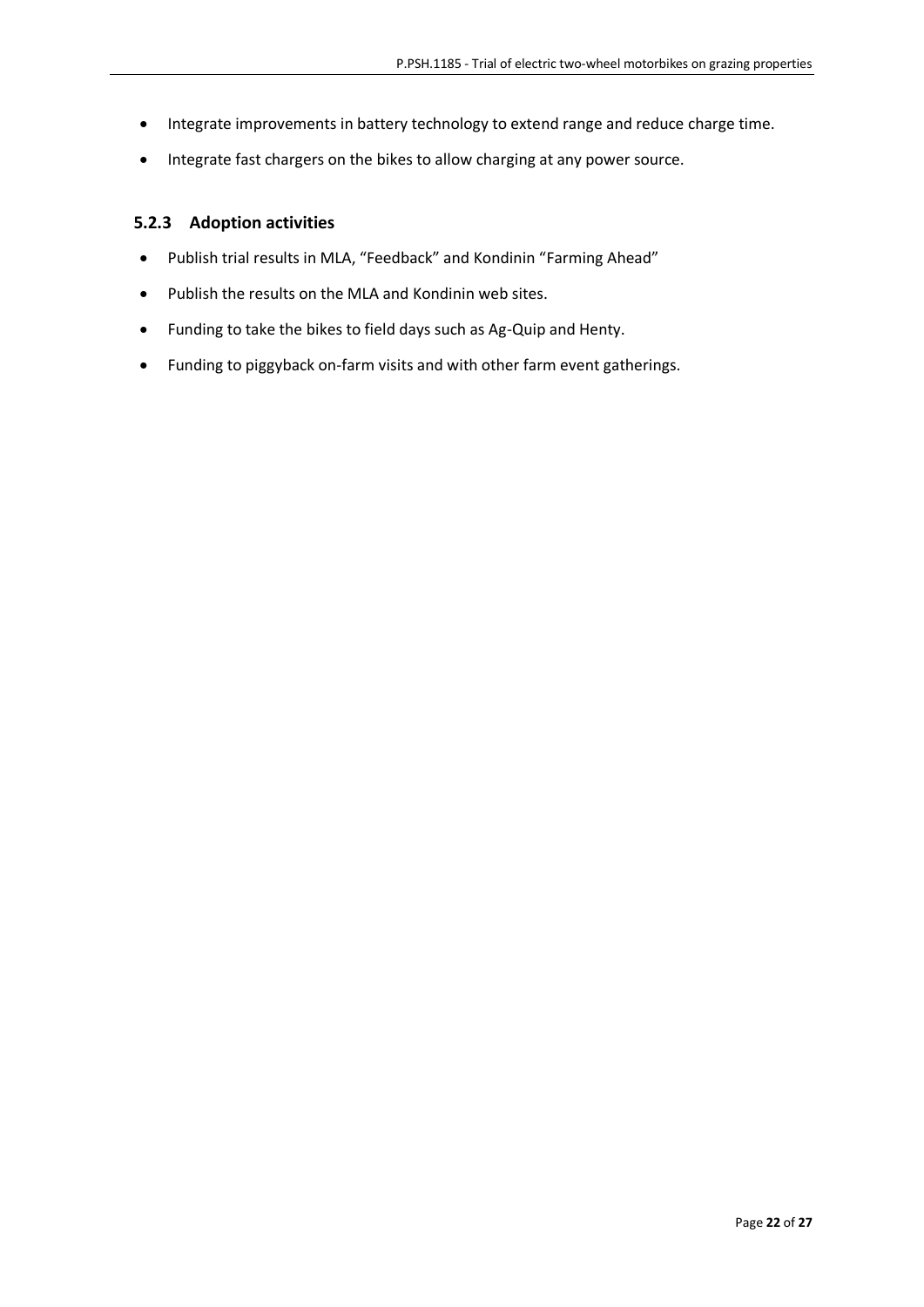## <span id="page-22-0"></span>**6. Future research and recommendations**

## <span id="page-22-1"></span> **Future Research and Development**

Future research and development could include testing the next generation of electric two-wheeled bikes, to be released by 2022. Continued long term testing of the electric bikes and reporting into the lifespan and maintenance costs would benefit future users. A solar charging station could be developed that can be placed at remote yard locations. A future project could expand testing into 4x4 pick-up trucks due for release in 2021 to 2023.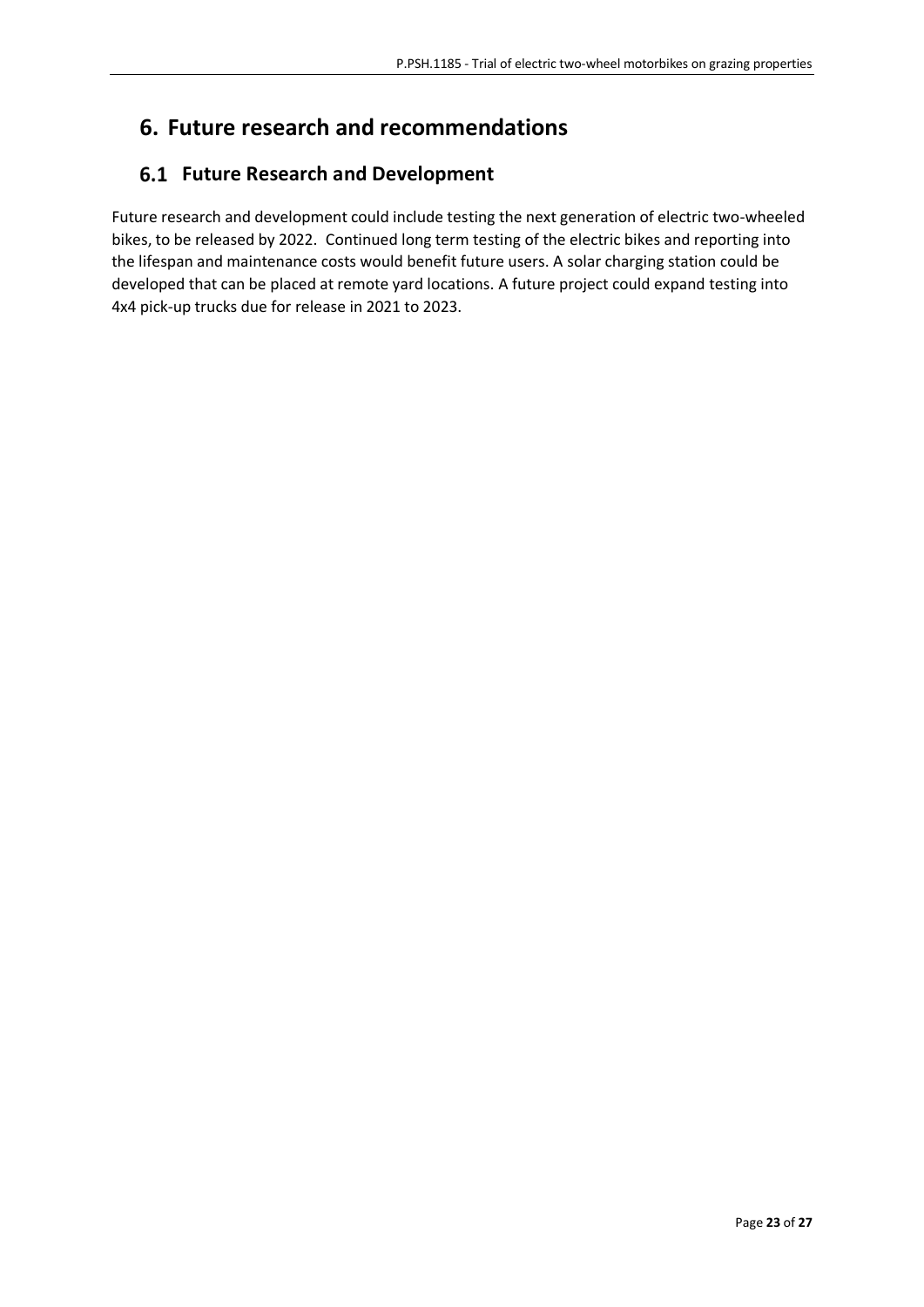## <span id="page-23-0"></span>**7. References**

ACCC- Australian Competition and Consumer Commission. Report: Quad Bike Safety. Consultation Regulation Impact Statement March 2018. Office of Best Practice Regulation Reference 22969.

Bowman- Hopkins Research Centre, October 6th, 2010. Two wheels safer than four. Stephen M Bowman.

[https://www.hopkinsmedicine.org/news/media/releases/surprise\\_two\\_wheels\\_safer\\_than\\_four\\_in](https://www.hopkinsmedicine.org/news/media/releases/surprise_two_wheels_safer_than_four_in_off_road_riding_and_racing_johns_hopkins_study_shows) [\\_off\\_road\\_riding\\_and\\_racing\\_johns\\_hopkins\\_study\\_shows](https://www.hopkinsmedicine.org/news/media/releases/surprise_two_wheels_safer_than_four_in_off_road_riding_and_racing_johns_hopkins_study_shows) Media release accessed online June 2020.

SWA- Safe Work Australia, Quad Bike Fatality Data 2019 accessed online June 2020 <https://www.safeworkaustralia.gov.au/quad-bike-fatality-data>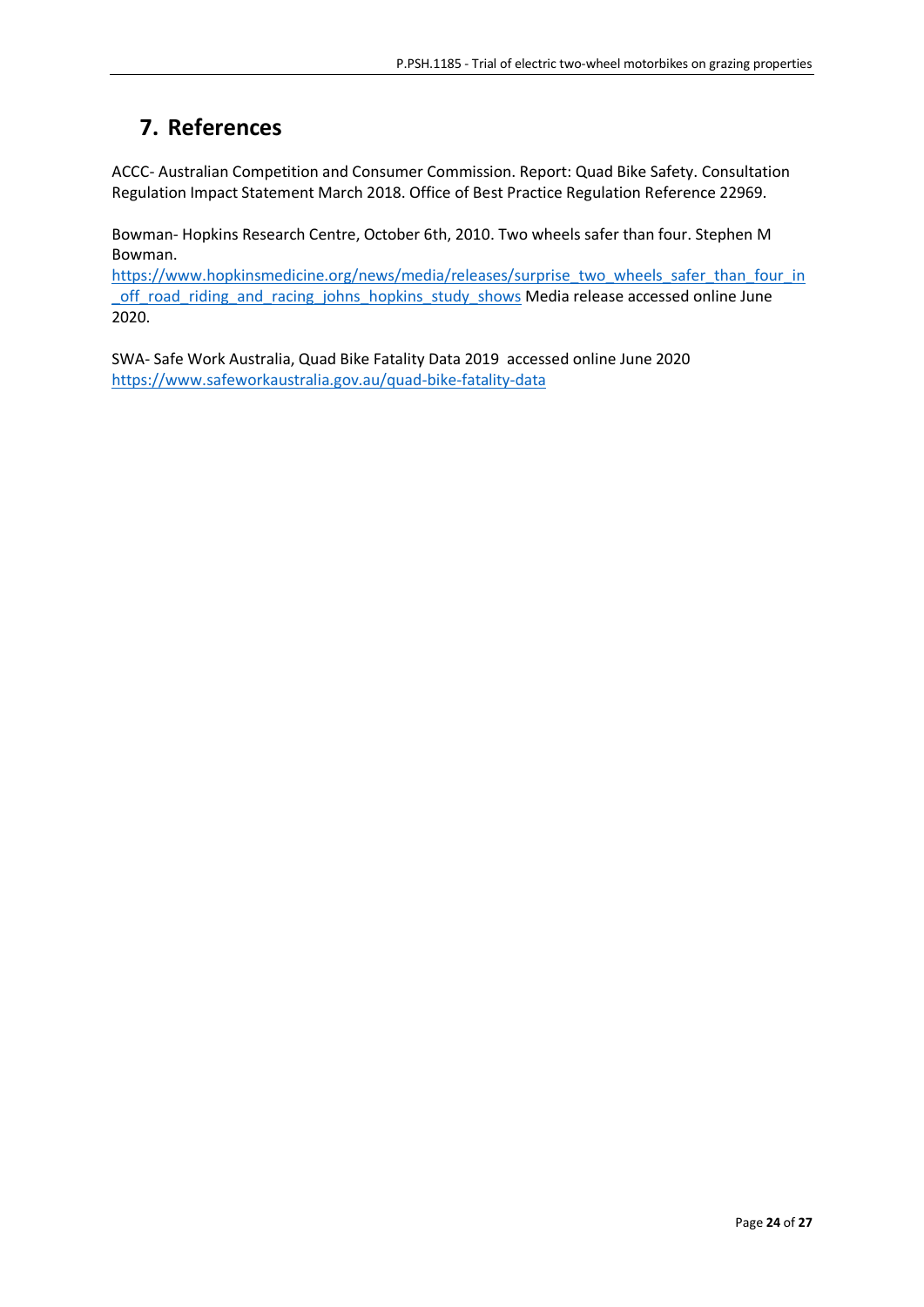## <span id="page-24-0"></span>**8. Appendix**

## <span id="page-24-1"></span> **List of electric bikes**

(Highlighted models indicate inclusion in this trial)

| <b>Make</b>                      | <b>Model</b>                  | <b>Tested</b>           | <b>Style</b>                                            | <b>Engine</b><br>kW | <b>Battery</b><br><b>KW</b> | <b>Wheels</b><br>F/R<br>inches |
|----------------------------------|-------------------------------|-------------------------|---------------------------------------------------------|---------------------|-----------------------------|--------------------------------|
| Tacita                           | T Race                        | <b>Not</b><br>available | Enduro. liquid cooled,<br>hydraulic clutch and<br>gears | 34                  | 9                           | 21/18                          |
| Armonia                          | Duo X                         | <b>Not</b><br>available | 2WD small dual sport<br>bike                            | 11                  | 6.1                         | 21/18                          |
| Alta Moto                        | Redshift<br><b>EXR</b>        | <b>No</b><br>production | Enduro. liquid cooled, oil<br>bath reduction gear       | 35                  | 5.8                         | 21/18                          |
| Quantya                          | <b>Track</b>                  | <b>Not</b><br>available | Small Dual sport, air<br>cooked, no oil.                | 12                  | 1.9                         | 21/18                          |
| <b>KTM</b>                       | Freeride<br>E XC              | shipping<br>soon        | Cross training, liquid<br>cooled.                       | 9                   | 3.9                         | 21/18                          |
| <b>Electric</b><br><b>Motion</b> | <b>E</b> Trek                 | Yes                     | <b>Small Dual sport, air</b><br>cooked, no oil.         | 9                   | 2.7                         | 21/18                          |
| <b>Electric</b><br><b>Motion</b> | <b>Escape</b><br><b>Sport</b> | Yes                     | Trials bike with a seat,<br>air cooled, no oil          | 6                   | 1.9                         | 21/18                          |
| Mrazek                           | RevX                          | <b>Not</b><br>available | Trail bike/Push bike, air<br>cooled, no oil.            | 10                  | 3                           | 26/24                          |
| Trinity                          | Neon X                        | <b>Not</b><br>available | Small Dual sport, air<br>cooked, no oil.                | 6                   | 3.8                         | 21/18                          |
| <b>Sur Ron</b>                   | <b>Light Bee</b>              | Yes                     | Trail bike/Push bike, air<br>cooled, no oil.            | 5                   | 1.9                         | 19/19                          |
| Stealth                          | H <sub>52</sub>               | no                      | Push bike/Trail bike, air<br>cooled, no oil or chain    | 5.2                 | $\overline{2}$              | 24/24                          |
| <b>Ubco</b>                      | 2x2                           | Yes                     | Utility posty bike, air<br>cooled, no oil or chain      | $\overline{2}$      | 2.4                         | 17/17                          |
| Ubco                             | FRX1                          | shipping<br>soon        | Big push bike with<br>electric strong assistance        | 15                  | 2.4                         | 26/24                          |
| Merida                           | One Sixty<br>900E             | No                      | Push bike with electric<br>assistance                   | 0.25                | 0.5                         | 27.5/27.5                      |
| Gas Gas                          | EContact                      | No                      | Trials bike with a seat, air<br>cooled, no oil          | 4.8                 |                             | 21/18                          |
| <b>Volitation</b>                | <b>XT2000</b><br><b>DH</b>    | Yes                     | <b>Push bike with electric</b><br>assistance            | $\overline{2}$      | 0.91                        | 29/27.5                        |
| <b>EZ Raider</b>                 | <b>DSR</b><br>Raider          | shipping<br>soon        | 4x4 scooter                                             | 4.8                 | 3                           |                                |
| Gas Gas                          | Endro<br>two E12              | Yes                     | kids electric                                           | 1.5                 |                             | 12/12                          |
| Gas Gas                          | 300<br>Ranger                 | No                      | petrol comparison 2t<br>light enduro                    | 40                  |                             | 21/18                          |
| <b>Beta</b>                      | <b>Xtrainer</b><br>300        | Yes                     | petrol comparison 2t<br>light enduro                    | 35                  |                             | 21/19                          |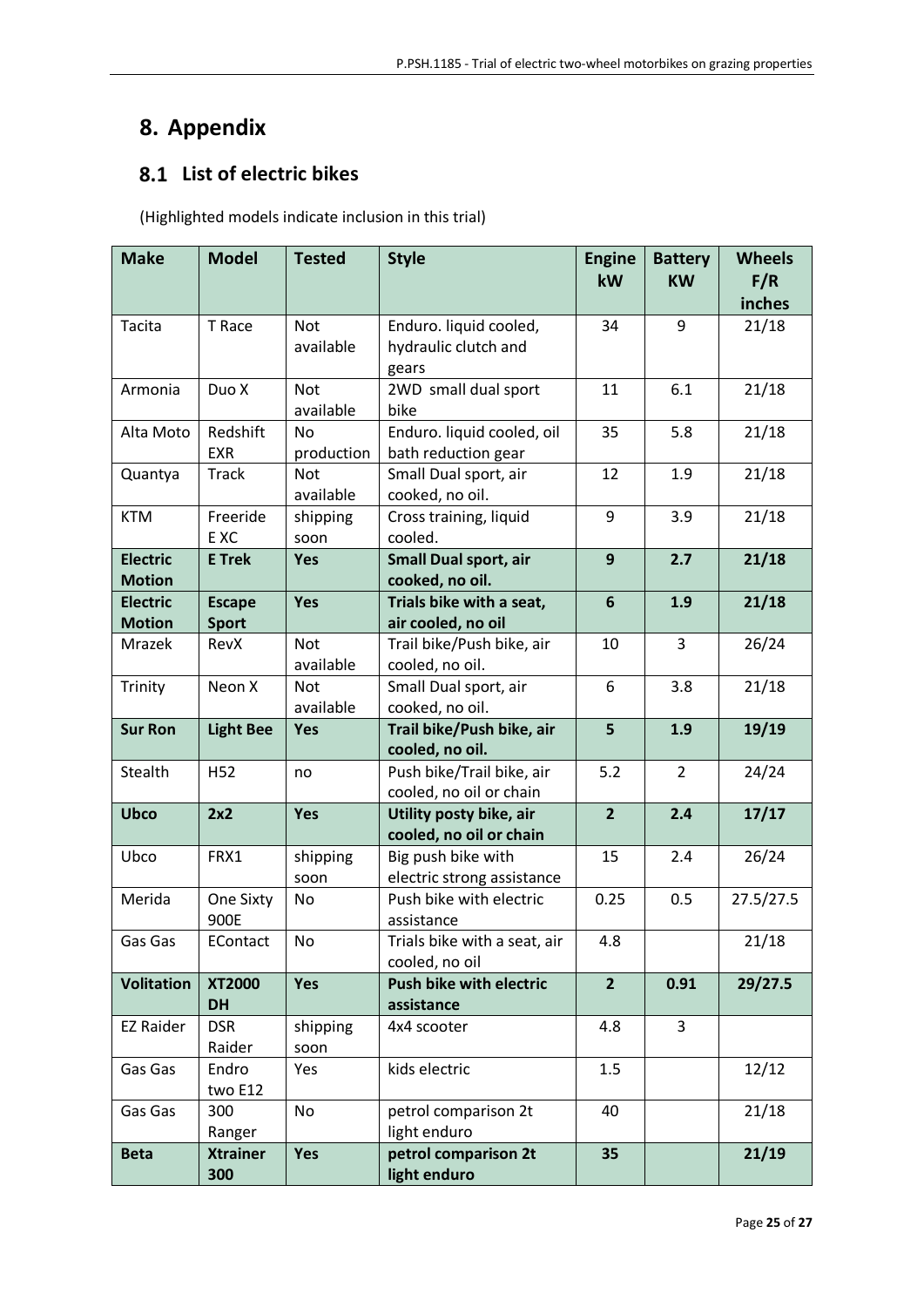## <span id="page-25-0"></span>**On-farm safety and induction**

Welcome to the "Trial of Electric Two-Wheel Motorbikes on grazing properties"

This is a joint trial between "Meat and Livestock Australia, Donner company", the "Kondinin Group" and myself.

I initiated the trial to find new tech., greener, safer, alternatives to quad bikes, in response to the growing number of farmers being harmed or killed using quad bikes.

<https://www.safeworkaustralia.gov.au/quad-bike-fatality-data> <https://www.safeworkaustralia.gov.au/quad-bike-fatality-data#2001> [https://ris.pmc.gov.au/sites/default/files/posts/2018/04/quad\\_bike\\_safety\\_ris.pdf](https://ris.pmc.gov.au/sites/default/files/posts/2018/04/quad_bike_safety_ris.pdf)

There have been over 240 quad bike related deaths in Australia and over 600 hospitalized injuries per year. Quad bikes have become the number one killer of Australian farmers. The cost of quad bike and side by side deaths and injuries in Australia is estimated to be \$208 million annually.

Hospitalized, recreational riders in the US, who had been riding ATVs were 50 percent more likely to die, and 50 percent more likely to need treatment in an intensive care unit, compared with twowheeled, motorcycle riders.

The electric two-wheeled bikes in this trial are, lighter, have no gears, limited power and speed and are easy to ride, compared to traditional recreational and agricultural two-wheeled bikes. These bikes will expand farmers ability to selecting the correct machine for the task and cut on-farm fatalities.

This farm trial is to assess the different styles of electric bikes for personal transport and mustering, on grazing properties.

Following the trial riders will be asked to fill in a questionnaire to assess the bikes.

Safety is of the upmost importance and takes precedence over completing the tasks.

All riders will be required to wear personal protective clothing and an Australian standards helmet. All riders will be shown the bikes controls/operation and given bike specific instruction. All riders will be assessed for competency on a flat course with witches' hats on the smallest bike working up to the largest. Riders assessed not competent will not complete the trial. Riders are expected to ride in a sensible manner and will be excluded for inappropriate behaviour. (The farm manager and I will outline safety requirements and no-go zones specific to the site)